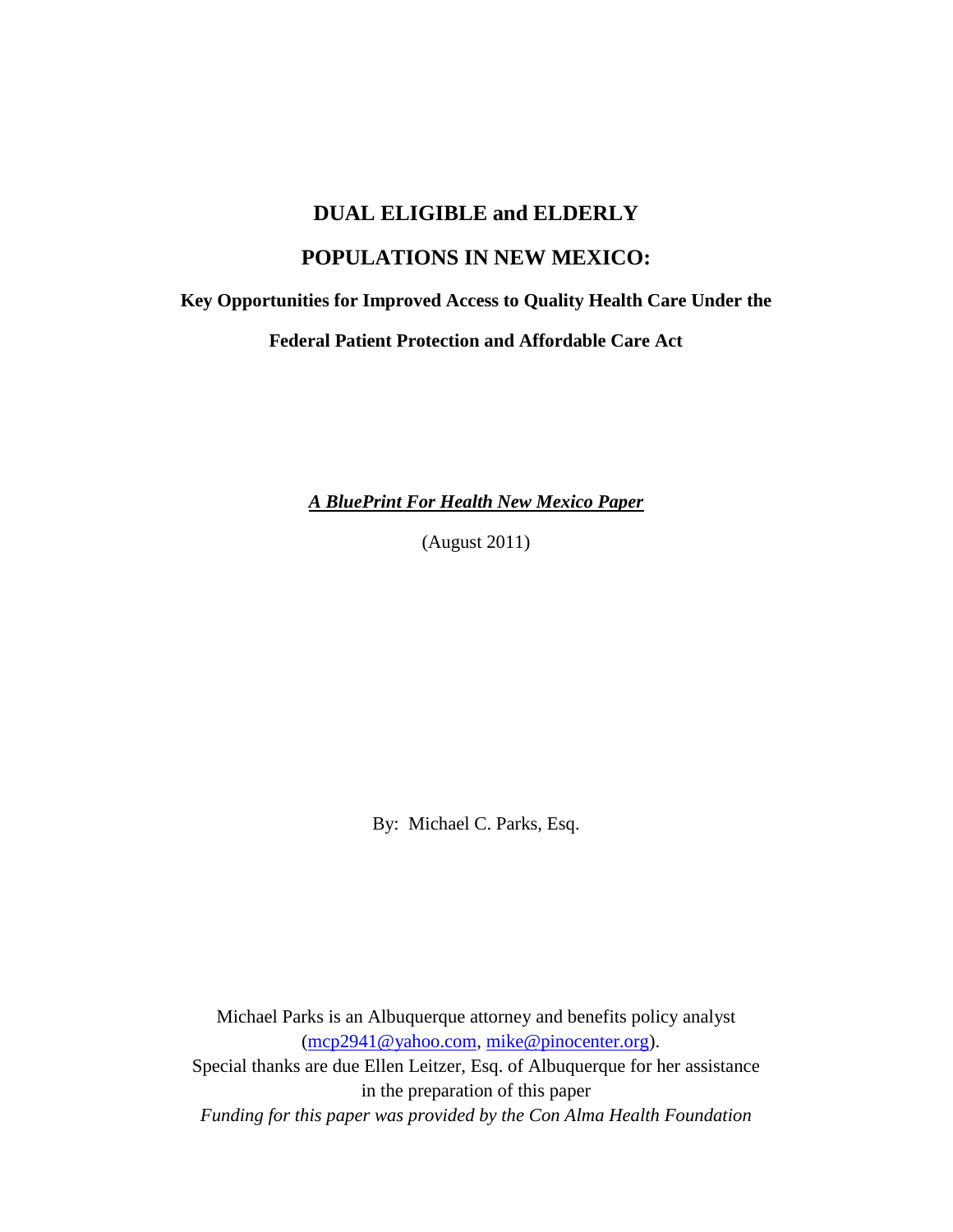#### **TABLE OF CONTENTS**

| <b>INTRODUCTION</b>                                                                                                  | 1                   |
|----------------------------------------------------------------------------------------------------------------------|---------------------|
| EXECUTIVE SUMMARY MARRIEUM CONTROLLER CONTROLLER SUMMARY                                                             | 1                   |
|                                                                                                                      | 5                   |
|                                                                                                                      | 5                   |
|                                                                                                                      | 6                   |
| C. ACA Provisions Directly Affecting Dual Eligibles (and according contract of the Directly Affecting Dual Eligibles | 6<br>6              |
|                                                                                                                      | 6<br>$\overline{7}$ |
|                                                                                                                      | 8                   |
| PART II: Expanded Coverage and Service Provisions Affecting the Elderly manufactured in the PART II:                 | 9                   |
|                                                                                                                      | 9                   |
|                                                                                                                      | 9                   |
|                                                                                                                      | 10                  |
|                                                                                                                      | 10                  |
|                                                                                                                      | 11                  |
|                                                                                                                      | 11                  |
|                                                                                                                      | 11                  |
|                                                                                                                      | 11                  |
|                                                                                                                      | 12                  |
|                                                                                                                      | 12                  |
|                                                                                                                      | 13                  |
|                                                                                                                      | 13                  |
|                                                                                                                      | 13                  |
| a. Health Homes                                                                                                      | 14                  |
|                                                                                                                      | 14                  |
|                                                                                                                      | 15                  |
|                                                                                                                      | 15                  |
|                                                                                                                      | 16                  |
|                                                                                                                      | 16                  |
| <b>PART III: Medicaid Redesign</b>                                                                                   | 17                  |
| OPPORTUNITIES FOR IMPLEMENTATION FINDING CONTINUES TO A CONTRACT THE SERVICE OF STATE AND THE SERVICE OF STATE       | 18                  |
| <b>REFERENCES</b>                                                                                                    | 21                  |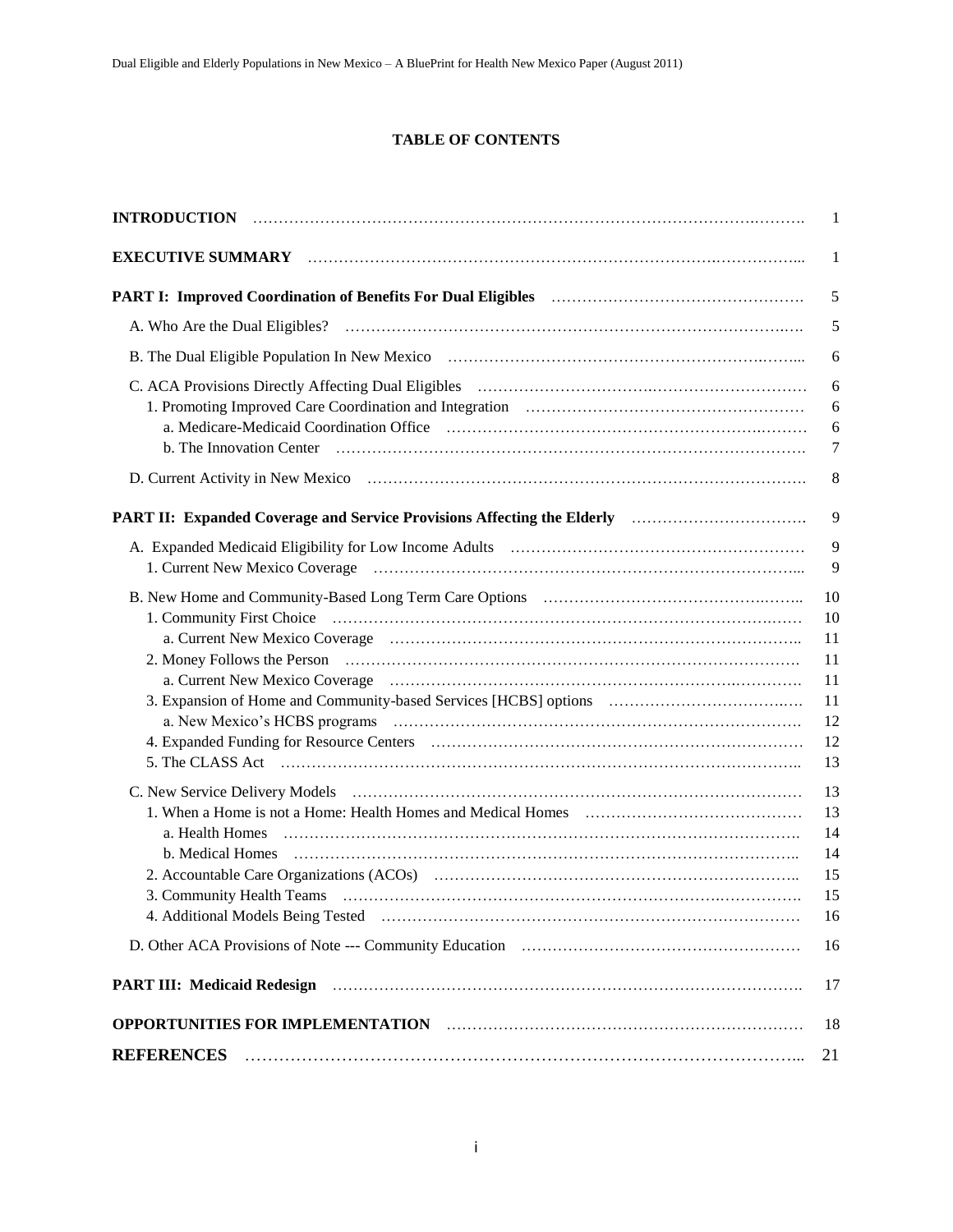# <span id="page-2-0"></span>**INTRODUCTION**

The Patient Protection and Affordable Care Act of 2010 ("ACA") adopted important changes to Medicaid, Medicare, and other health-related programs, many of which provide opportunities for state-level implementation efforts. This paper discusses some of the most noteworthy of those changes that provide options for improving the access of two partly overlapping populations of New Mexico families and individuals to quality, person-centered health care and improved outcomes.

The two groups are "**Dual Eligibles**," and "the elderly" (for purposes of this paper, age 55 and older). The paper suggests opportunities for New Mexico's diverse communities -- as reflected by the BluePrint Counties of emphasis (Bernalillo, Dona Ana, McKinley, and San Juan) -- to consider regarding implementation efforts (*including during the state's current "Medicaid Redesign" process*). The opportunities are noted briefly in the Executive Summary and, following a more in-depth discussion of the ACA provisions, are detailed at pages 18-20.

# **EXECUTIVE SUMMARY**

<span id="page-2-1"></span>"Dual Eligibles" ["Duals"] are individuals age 65 and older, and persons with disabilities, who have coverage under both Medicare *and* Medicaid. They have Medicaid because their income and assets are low enough to meet the eligibility requirements for that program. There are more than 65,000 Duals in New Mexico; they are found in every racial and ethnic community and in every part of our state. Medicaid pays for their Medicare premiums (under a "**Buy-in**" program) and, for many of them, their Medicare cost-sharing. Medicare is their primary payer, resulting in considerable cost savings for the Medicaid program.

As a group, Duals have a disproportionately poor health status, and, as would be expected, incur program expenditures disproportionate to their numbers. Nearly half of them have at least one mental or cognitive impairment, and 60% have multiple chronic conditions. More than half have incomes under the federal poverty level. Because they must deal with two programs, which have many differing rules, they often encounter difficulty in optimally and appropriately accessing services. They are commonly unaware of their rights, and, in some cases, of their *eligibility* for coverage. **[Part I.A. and B.]**

The ACA devotes unprecedented attention to their plight; calling for greater access, continuity, coordination, integration, quality, and *beneficiary understanding* of the services for which they are eligible. Two new offices were established at the federal Centers for Medicare and Medicaid Services ("CMS") to develop best practices and policy revisions to achieve those ends, test new service delivery models, and provide states with more data and help. **[Part I.C.]**

While Duals face unique problems, as individuals who are elderly and/or persons with disabilities they will also be directly affected by ACA programs, policies, and issues discussed in Parts II and III that affect those population groups.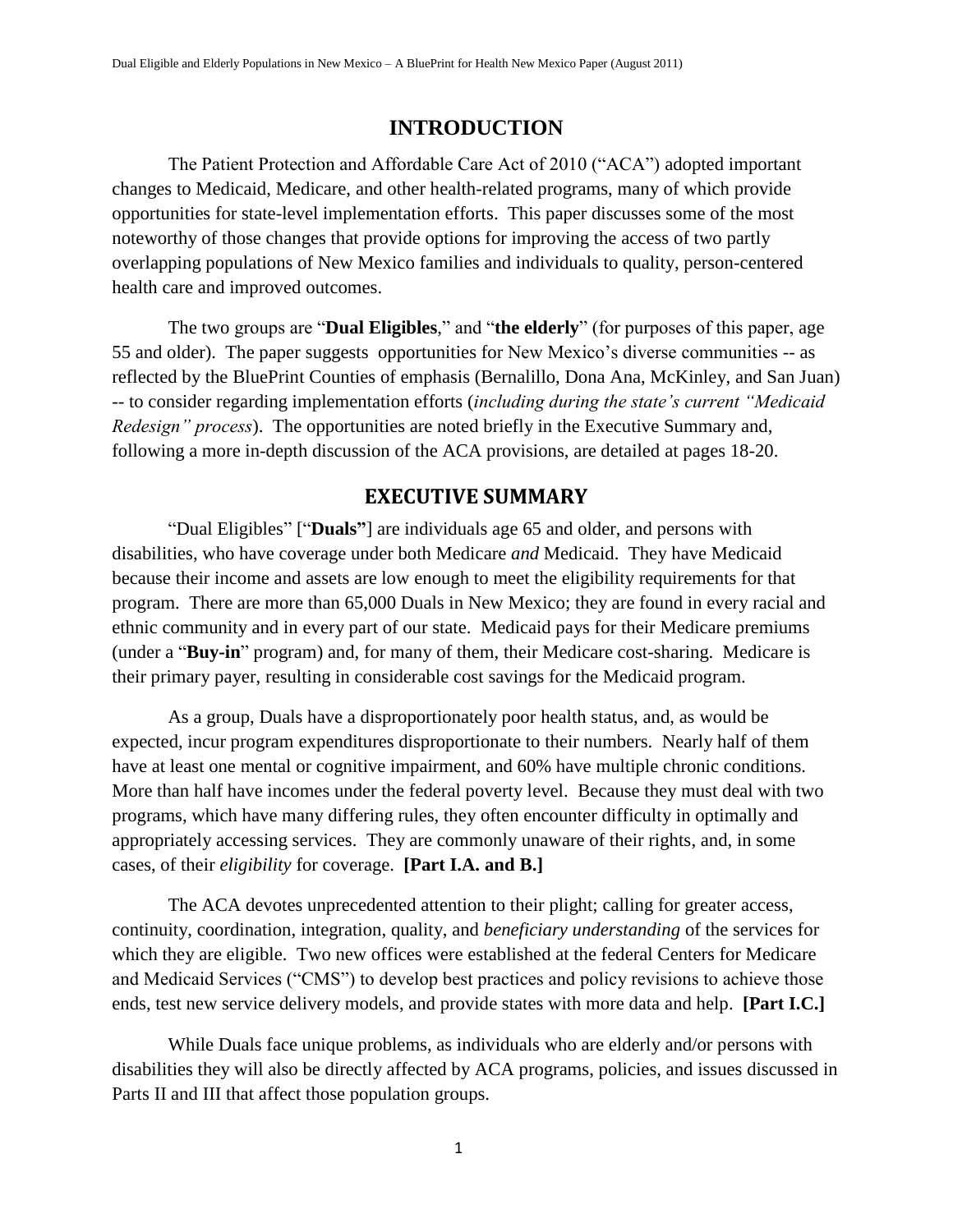# *Opportunities for implementation include adopting best practices generated by federal studies; considering changes to the state's "Coordination of Long-Term Services"(CoLTS) program; improving the "Buy-in" program; and reinvigorating community education and outreach.*

The ACA provides a broad expansion of Medicaid, and many options for expanding services for the elderly, persons with disabilities, and others. As the BluePrint Counties of emphasis and Advisory Network have stressed, while such changes are critical and welcome, other matters such as racial and ethnic disparities, cultural competence, gender concerns, and disability access problems create barriers to care access and quality, and *must* also be addressed, in consultation with diverse stakeholders, in implementing each program discussed herein.

The ACA *requires* states to add, *by January 1, 2014*, **new Medicaid coverage** for adults ages 19-64 who do not have Medicare or Medicaid, and have countable family income under 138% of the federal poverty level (states can set higher levels). As many as 200,000 New Mexicans could qualify. *Most of the funding for this coverage will be provided by federal funds: 100% for 2014-2016, declining in stages to 90% for 2020 and later years*. **[Part II.A.]**

The coverage will increase access to care, and support increased provider availability and medical transportation services (including for rural and underserved areas). However, it will use a new income eligibility formula that will require massive revisions to eligibility processing systems, and new training for eligibility workers; and it will require new community education and outreach, and increased provider and transportation services infrastructure. **[Part II.A.-A.1.]**

*Opportunities for implementation include pre-1/1/14 phase-in of the coverage (to vet revised information technology systems and worker training, ensure timely community education and outreach efforts, and develop provider and transportation infrastructure); and, in consultation with diverse communities and stakeholders, ensure that procedures and materials are fully responsive to the needs of all racial and ethnic groups, and persons with disabilities***.**

Several ACA provisions involve new options for **home and community-based services** ("HCBS") for the elderly and persons with disabilities. By stressing "person-centered," whole person," and "consumer-directed" community-based care, they promote greater independence and well-being for families, and improved health outcomes.

The ACA establishes a new Medicaid HCBS service option -- "**Community First Choice**" ("CFC") -- which covers home-based *attendant* services and supports needed to assist beneficiaries with activities of daily living. Individuals must be eligible for Medicaid and have incomes under 150% of the federal poverty level (a higher level might be required). Services must be "self-directed." The state can also cover transition costs such as first month's rent and utilities. CFC could replace the current "Personal Care Option" ("PCO") services. *States get a 6 percentage point increase in federal matching funds for CFC services.* **[Part II.B.1.]**

The ACA extends a "**Money Follows the Person**" (MFP) program, under which persons receiving Medicaid-covered institutional care can receive funds to help transition to community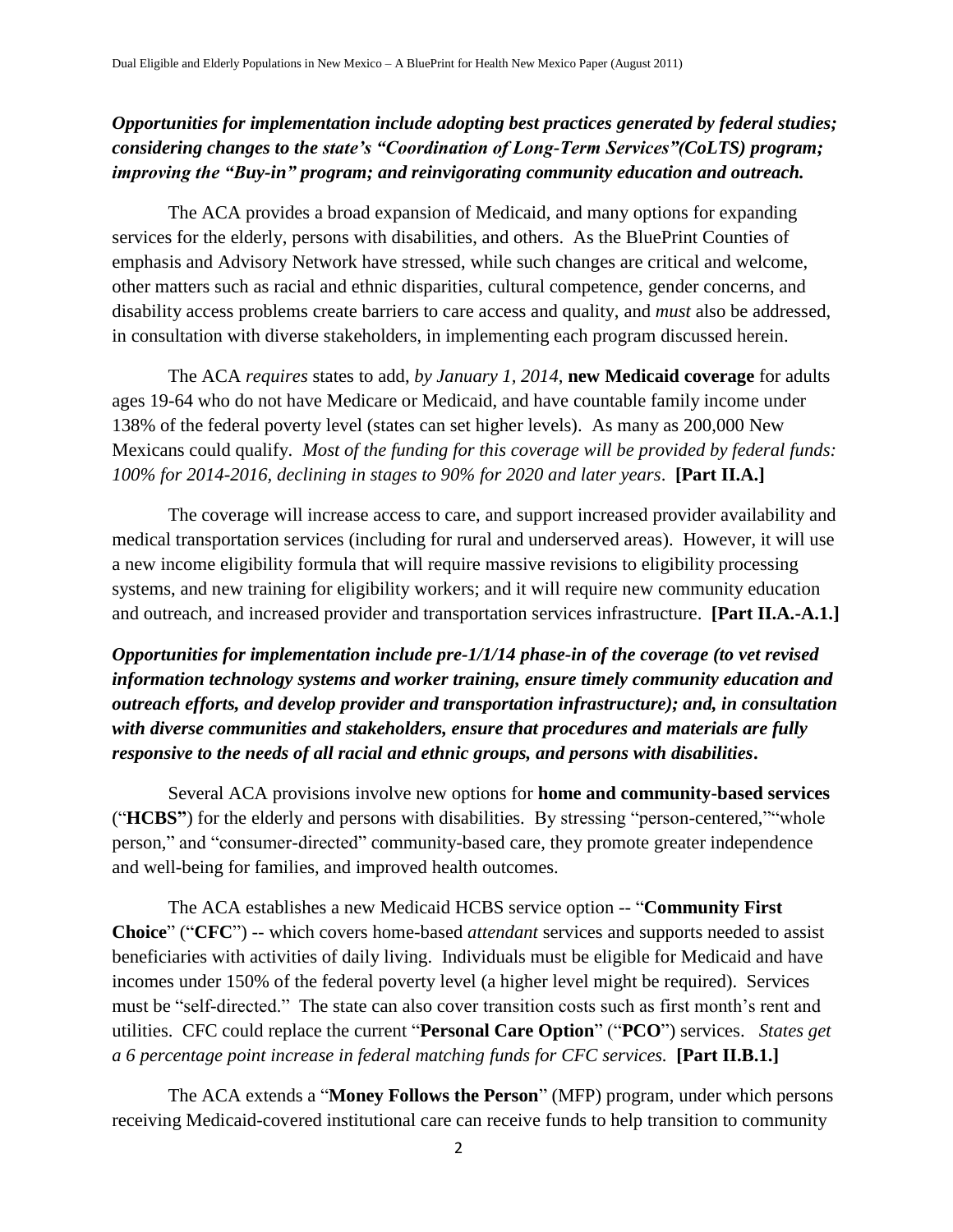living. *New Mexico qualifies for a federal Medicaid matching rate of about 85% for MFP*, and has received funds to operate a small MFP program through 2016. **[Part II.B.2.]**

New Mexico has six HCBS Medicaid "waiver" programs, that serve about 7,000 individuals, but enrollments are capped due to limited state funding. There are multi-*year* waits for the largest of these programs. A special day center-oriented HCBS program in Albuquerque called "PACE" manages enrollees' Medicaid *and* Medicare benefits, serves about 385 people age 55 and older, and also has a waiting list. All these programs require applicants to have a nursing-home level of care need. **[Part II.B.3.a.]**

The ACA expands a "Sec.1915(i)" HCBS option that states can add to their Medicaid programs. Unlike the waiver programs, the number of persons served cannot be limited *per se,*  and individuals will not have to demonstrate a nursing facility level of care. However, states can *target* the coverage to individuals with particular conditions and severity levels. The BluePrint Counties of emphasis have each indicated, for example, that obesity, mental illness, and diabetes are among their priority conditions for action, and those could be targeted. **[Part II.B.3.]**

Increasing the availability of information about health-related programs is an expressed priority in all the BluePrint Counties of emphasis. The ACA authorizes a substantial increase in funding for the state's "Aging & Disability Resource Center" ("ADRC"), in part to provide unbiased information on the range of long-term care services options, including HCBS options. **[Part II.B.4]**

The ACA establishes a new, premium-based *long term care insurance* program, called the "CLASS" program, to be operational on or after October 1, 2012. Benefits will be focused on home and community-based care. **[Part II.B.5]** 

*Opportunities for implementation include adoption of CFC (and replacing the state's similar PCO services); expansion of MFP; adoption of "1915(i)" programs for conditions determined as priorities by the BluePrint Counties of emphasis, diverse local communities, and other stakeholders; development of all such programs in consultation with affected populations and communities; community education on the CLASS insurance coverage when it is finalized; and cooperation with the ARDC to coordinate and improve access to information***.**

The ACA authorizes the adoption or testing of new medical **services delivery models***,* all designed to promote more integrated and coordinated care, improved health *outcomes*, use of interdisciplinary teams and information technology, and "whole-person" and "person-centered" approaches to improve the experience of patients and their families. Since they can be organized on a local basis, communities will have the opportunity to support particular models, and work to ensure that they address local needs and concerns. Models include:

―**Health Home**‖ services, an optional Medicaid service for beneficiaries with *chronic conditions* including mental health, substance use disorder, asthma, diabetes, heart disease, and obesity. HIV/AIDS may be added in the future. States can limit the coverage to particular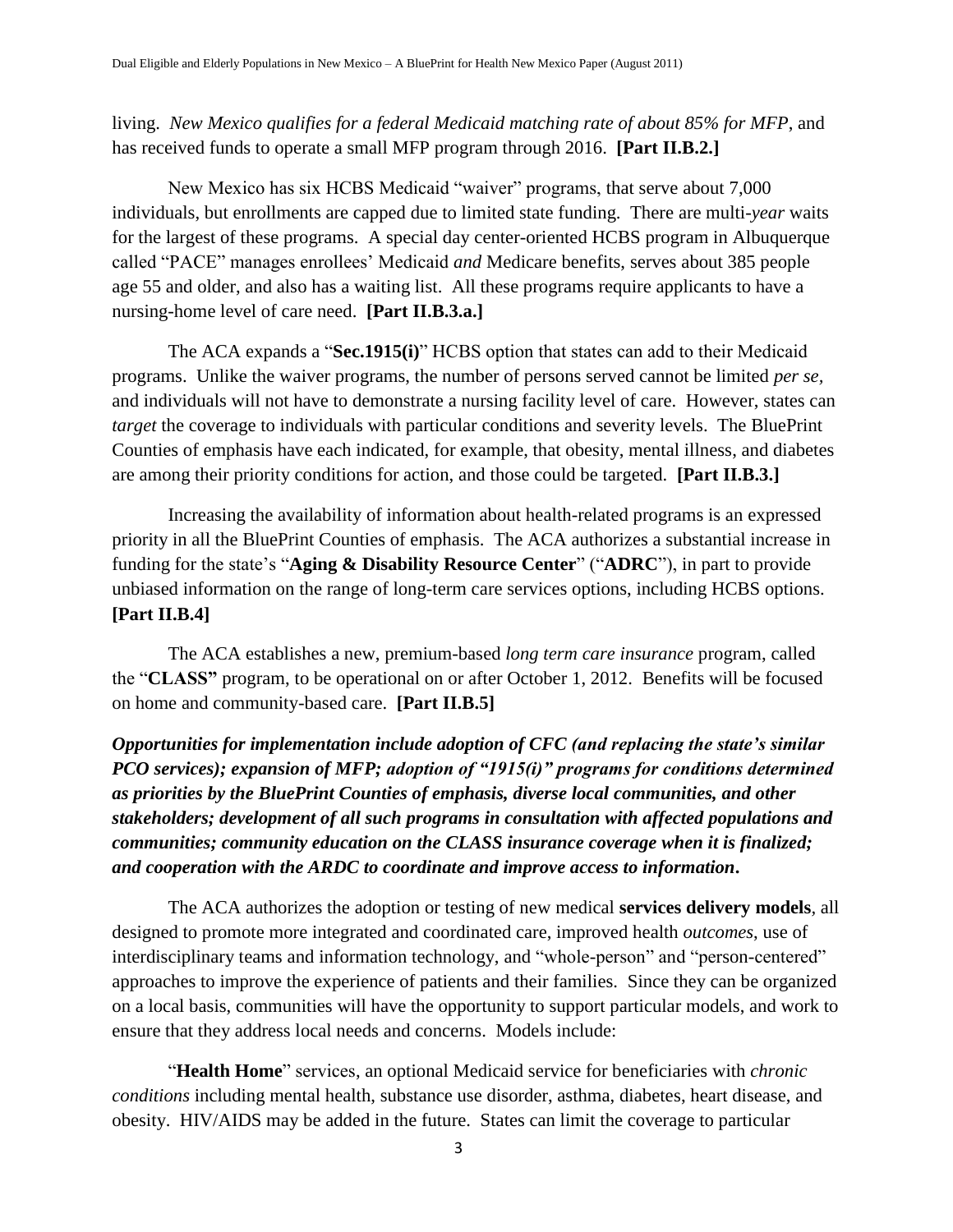conditions, particular severity levels, and particular geographic areas. *The federal matching rate for the first two years of implementation will be 90%.* **[Part II.C.1.a.]**

―**Medical Homes,"** long promoted especially for *primary care.* The ACA authorizes the testing of this model for population groups such as "*high-need*" individuals and women, and for chronic care management. The options are open ended, allowing for increased local variation. **[Part II.C.1.b.]**

**"Accountable Care Organizations"** (ACOs), larger provider organizations that can share in savings from reductions in beneficiaries' costs of care. One model being tested is for *Medicare* fee-for-service beneficiaries; others types are likely to be created. However, Federally Qualified Health Centers and rural health centers may not be able to act as ACOs. **[Part II.C.2]**

―**Health Teams,**‖ group practices designated by state and *Tribal organizations* to provide interdisciplinary primary care services in local areas, and support other primary care providers in their areas. The organizations must also provide Medicaid Health Home services*.* **[Part II.C.3.]**

*Opportunities for implementation include ensuring that any providers adopting these service delivery models address racial, ethnic, language, gender, cultural competence, and disability access barriers; supporting Tribal organizations and other communities seeking to implement Health Teams; adopting Health Home services targeting high priority conditions identified by local communities and stakeholders; supporting local providers when appropriate and possible; and ensuring that affected patients are fully informed of their rights and responsibilities.*

In regard to Duals and the elderly the ACA contains many other provisions of interest, but within the limits of this paper we note just three types: expansion of Medicaid and Medicare beneficiaries' access to preventive care and wellness services; requirements for physical accessibility of diagnostic equipment in medical care facilities; and changes to Medicare Advantage and Prescription Drug Plan rights. **[Part II.D.]** 

# *Opportunities for implementation include enhanced local community education and outreach activities to make residents aware of these and other new ACA-authorized programs and benefits in a culturally competent manner.*

New Mexico is currently pursuing a "**Medicaid Redesign**" plan to "reinvent and transform‖ the Medicaid program in ways not yet fully defined. Administration officials *have*  stated they want federal permission to place the entire program under a single managed care format, while simultaneously reducing the current number of managed care companies and considering innovative service delivery models such as Health Homes and ACOs. **[Part III]**

*Some or all the opportunities for implementation discussed in this paper involving Medicaid could, to the extent possible, be pursued within the Medicaid Redesign process as well any other appropriate venues.*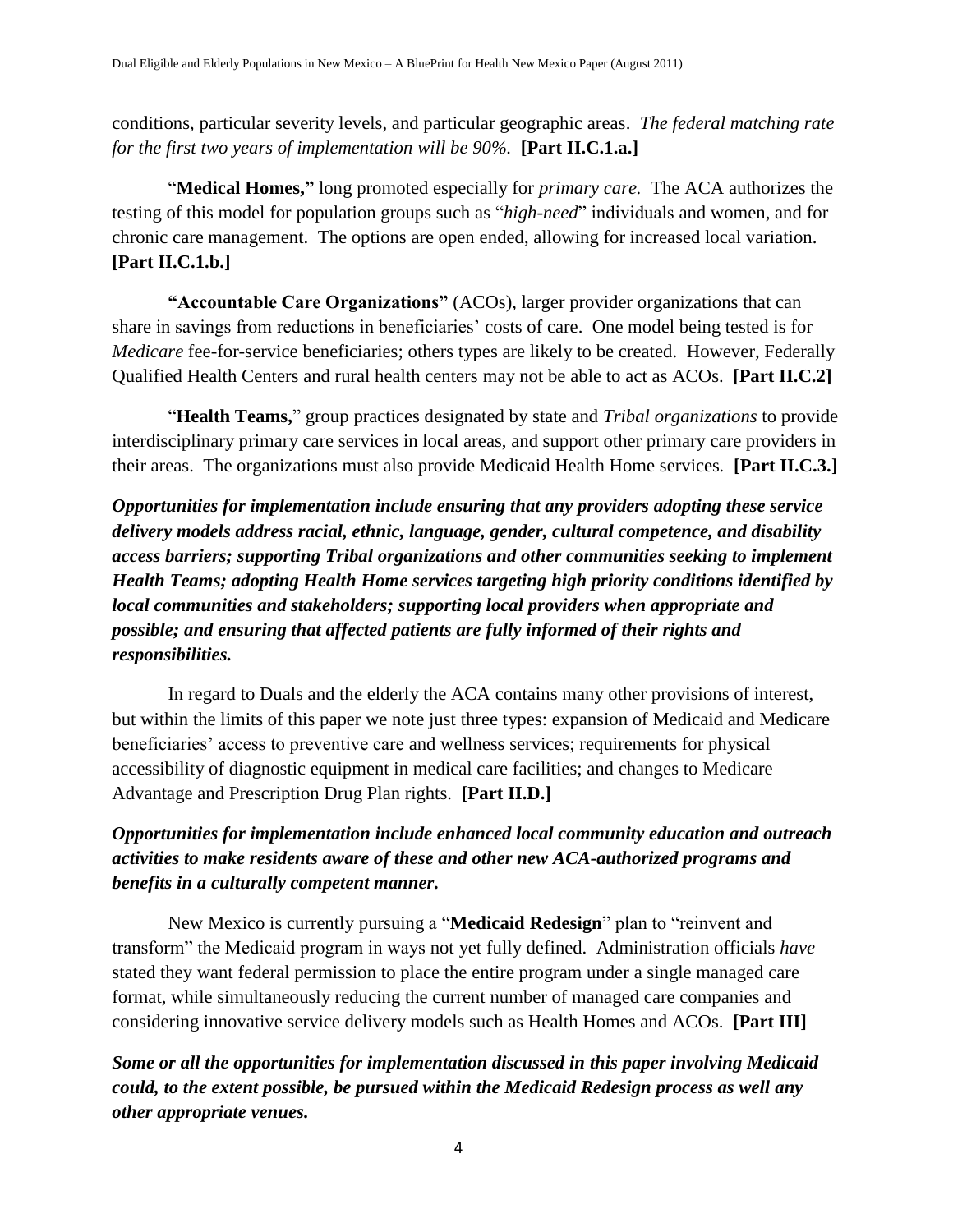# <span id="page-6-0"></span>**PART I: IMPROVED COORDINATION OF BENEFITS FOR DUAL ELIGIBLES**

## <span id="page-6-1"></span>**A. Who Are the Dual Eligibles?**

―Dual Eligibles‖ (―**Duals**‖) are individuals who have coverage under both Medicare *and*  Medicaid at the same time. They have Medicare because they satisfy that program's mainly ―categorical‖ requirements, *i.e.,* they are age 65 and older, or disabled (under Social Security criteria), and they have Medicaid because their income and assets are low enough to meet the requirements for a Medicaid eligibility group (Medicare is not means tested). When any of their health care services are coverable under both Medicare and Medicaid, *Medicare* is the primary payer, resulting in substantial cost savings for the Medicaid program.

Duals can be subdivided into two general groups: (1) those who qualify for a "*fullbenefit*" Medicaid eligibility category *(i.e., one that covers all or most Medicaid services), and* for whom Medicaid also pays Medicare premiums and cost-sharing; and (2) those who qualify only for "limited-benefit" Medicaid eligibility categories, the most familiar of which is "QMB," the benefits under which consist solely of payment for Medicare premiums (and, for QMB, costsharing).<sup>1</sup> The program of Medicaid payments for Medicare premiums is called the "Buy-in." Even limited-benefit eligibility is extremely valuable. Beneficiaries can save \$1,400 and more a year in their Medicare costs and have broader provider choice. Also, medical providers receive more reimbursements, and, as noted, the state saves Medicaid dollars.

The largest numbers of full-benefit Duals are Medicare beneficiaries whose income and resources are low enough to qualify for federal Supplemental Security Income ("SSI") benefits and who as a result automatically qualify for Medicaid. Medicare beneficiaries who receive Medicaid coverage for nursing home care, or home and community-based long term care services, account for the second largest number of full-benefit Duals. There are also some less familiar Medicaid eligibility groups that may include full-benefit Duals.<sup>2</sup> Limited-benefit Duals have "too much" income and assets to qualify for SSI, but are nonetheless very poor.

As a group, Duals have a more disproportionately poor health status than individuals with Medicare or Medicaid only, and incur program expenditures disproportionally large compared to their numbers. Forty-three percent of Duals have at least one mental or cognitive impairment, and 60% have multiple chronic conditions; two-thirds are age 65 and older (the remainder are younger persons with disabilities); and more than half have incomes under the poverty line.<sup>3</sup>

Because they must deal with two programs, which have many differing rules, full-benefit duals often encounter difficulty in optimally and appropriately accessing services, especially when going through coverage transitions, resulting in beneficiary and family confusion and poor health outcomes. These general facts were stressed in the major ACA initiatives discussed below. With respect to limited-benefit Duals, the situation is somewhat different. While some may not receive their full benefits, many individuals who *could* get the coverage don't know it.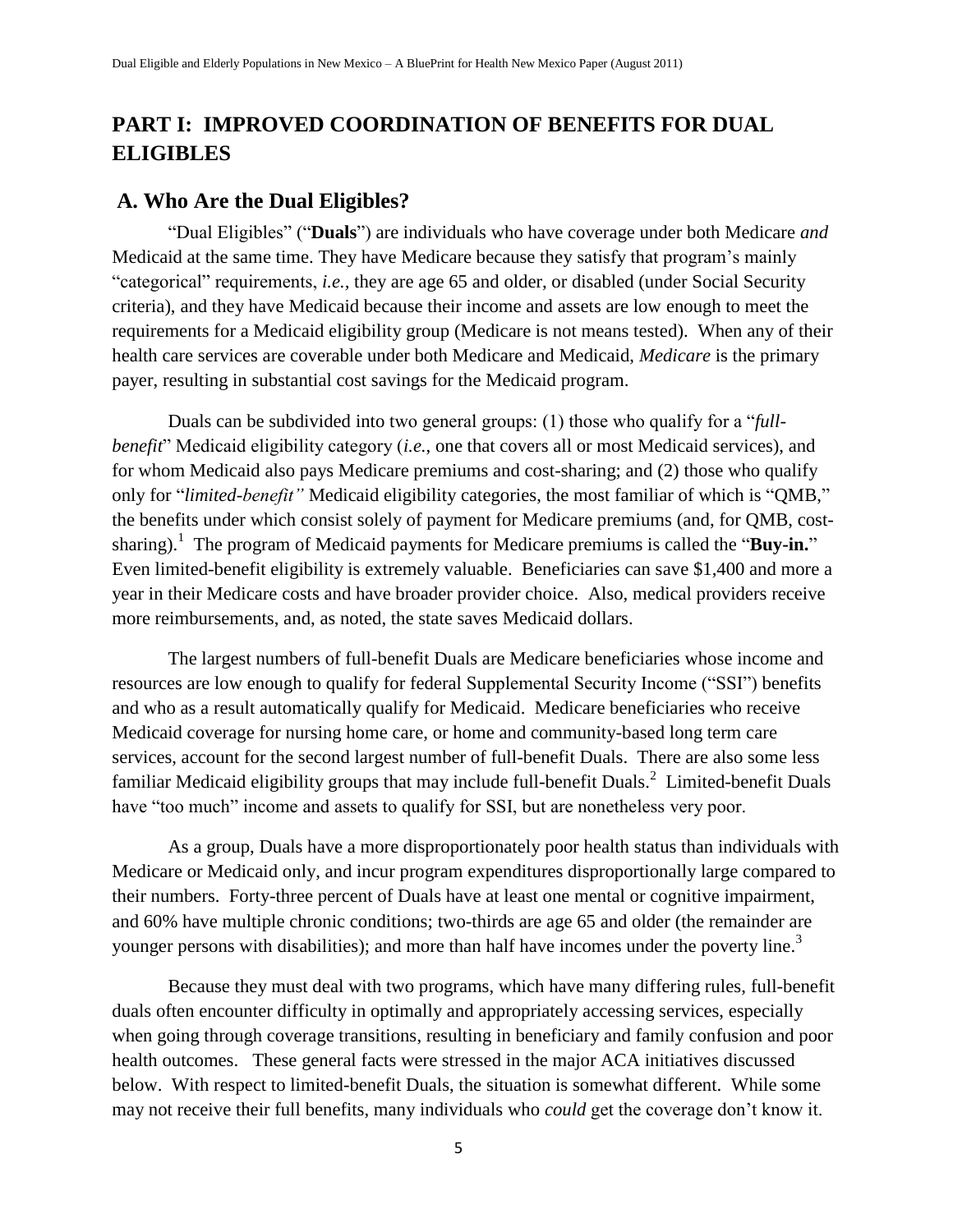This includes uninsured poor people who lack sufficient Social Security-covered work to qualify for premium-free Medicare Part A. QMB coverage would buy them into Medicare Part B *and* A, thus getting them reliable health coverage. However, getting that Medicare coverage involves a long and convoluted and process (involving "conditional" Medicare applications) that the state could simplify and accelerate by amending its Buy-in program.

# <span id="page-7-0"></span>**B. The Dual Eligible Population In New Mexico**

There are more than 65,000 Duals in New Mexico, an estimated half of whom reside in the BluePrint for Health New Mexico Counties of emphasis. About 71% are full-benefit Duals. About 71% are elderly (age 65 and older). Duals comprise roughly 13% of the state's Medicaid population, but account for about 26% of *state* Medicaid expenditures, about \$256,360,000.

It should be noted that Medicaid beneficiaries who are elderly or persons with disabilities are *expected* to account for a "disproportionate" share of Medicaid expenditures. They are *as a group* far more likely to need ongoing services for chronic conditions, and higher cost services such as hospital and long term care services. In addition, persons with disabilities are *as a group* by definition more likely to need health care services, especially related to their disabilities and related conditions.

New Mexico Duals access their coverage in several ways. For example, about half are covered by the "CoLTS" managed care system [discussed in Part I.D. below]; many are enrolled in HMO-type "Medicare Advantage" plans (including "Special Needs Plans"); many are in programs for persons with developmental disabilities, and many (primarily limited-benefit Duals) access services on a fee-for-service basis.

# <span id="page-7-1"></span>**C. ACA Provisions Directly Affecting Dual Eligibles**

Two provisions of the ACA have increased *the opportunity* for improved coordination of services (and payments therefore) for Duals. Although placing dramatically increased focus on the problems confronting this population group, and holding out the promise for future steps to address those problems, the new provisions primarily call for studies, demonstration projects, and the gathering and sharing of data.

# <span id="page-7-2"></span>**1. Promoting Improved Care Coordination and Integration**

# <span id="page-7-3"></span>**a. Medicare-Medicaid Coordination Office**

The most far-reaching of the new ACA provisions is Section 2602 (codified as 42 USC  $1315b$ ,<sup>4</sup> which shines a bright light on the problems Duals have faced in adequately accessing care and sets forth several goals that must be pursued to eliminate those problems. Section  $2602(a)$  established the creation of a new "Coordinated Health Care Office" in CMS -- the agency renamed it the "Medicare-Medicaid Coordination Office" (MMCO) -- with a mandate to "more effectively integrate" benefits under Medicare and Medicaid, and improve coordination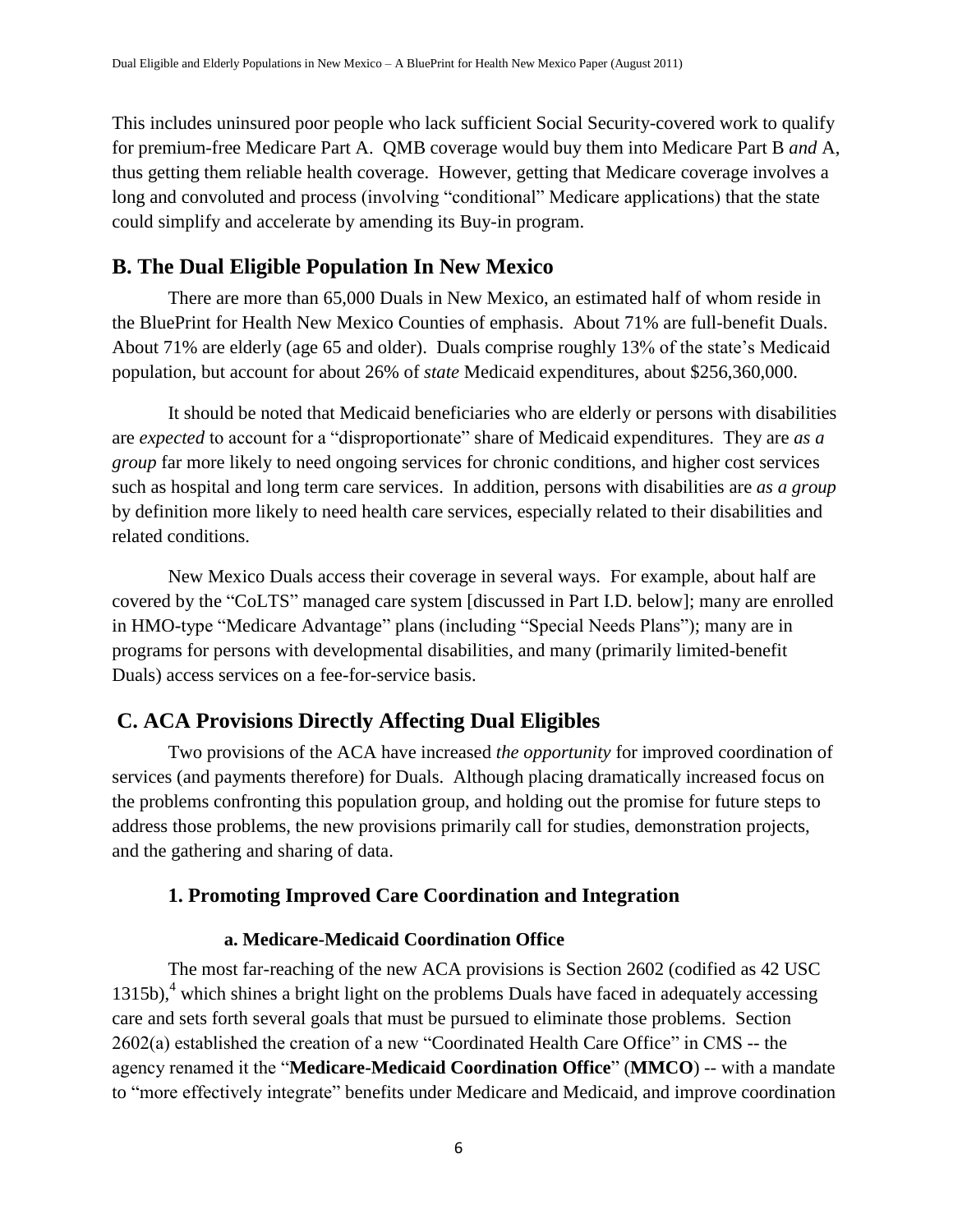between the federal government and the states to ensure that Duals "get full access to the items and services to which they are entitled" under the two programs.

Section 2602(c) sets forth eight goals for the MMCO: (1) provide Duals full access to the benefits to which they are entitled; (2) simplify *processes* for Duals to access benefits; (3) improve the *quality* of health care and long-term services for Duals; (4) increase Duals' *understanding* of and *satisfaction* with their coverage; (5) eliminate *regulatory conflicts* between rules under Medicare and Medicaid; (6) improve *care continuity* and ensure safe and effective *care transitions* for Duals; (7) eliminate *cost-shifting* between Medicare and Medicaid and among related health care providers; and (8) improve the *quality of provider performance* under Medicare and Medicaid.

To help accomplish these goals the MMCO is charged with providing states, Medicare Advantage plans, physicians, and other relevant entities or individuals with the *education and*  tools needed to develop programs that "align benefits" under Medicare and Medicaid for Duals; supporting state efforts to coordinate and align acute care and long-term care services for Duals with other Medicare services; and providing support for coordination of contracting and oversight by States and CMS regarding the integration of Medicare and Medicaid.

The MMCO was established in 2010, and quickly launched a 15-state "Demonstration to Integrate Care for Dual Eligible Individuals" (New Mexico was not one of them). On May 16, 2011, the office published a "request for information" seeking comments on some of the abovenoted goals. The comments, which were due by July 11, 2011, may provide a valuable source of practical ideas and best practices to enhance Duals' coordinated, integrated, quality care. The MMCO also launched initiatives to make Medicare data and technical assistance available to states, and invited states to apply for grants to pursue two new managed care models that would combine and coordinate all of enrolled Duals' Medicare and Medicaid benefits.<sup>5</sup>

#### <span id="page-8-0"></span>**b. The Innovation Center**

ACA Section 3021 (codified as 42 USC 1315a), authorizes the creation of the "Center **for Medicare and Medicaid Innovation**" (CMI) in CMS, with an exceptionally broad mandate to test "innovative payment and service delivery models." Preference is to be accorded to models that "improve the coordination, quality, and efficiency of health care services." Section 3021 specifies a non-exclusive list of 20 models that can be selected, at least three of which directly refer to Duals. For example, the  $10<sup>th</sup>$  model is "to test and evaluate fully integrating care for dual eligibles…" The CMI's authority extends well beyond Duals, but the office regularly collaborates with the MMCO in establishing demonstration projects including those noted above.

While the above-noted provisions put unprecedented focus on problems affecting Duals as a group, and clearly *encourage* state action and coordination efforts, nothing *requires* New Mexico to undertake any actions. Nonetheless these provisions provide considerable support for stakeholders to encourage the state to promptly adopt best practices and beneficial policies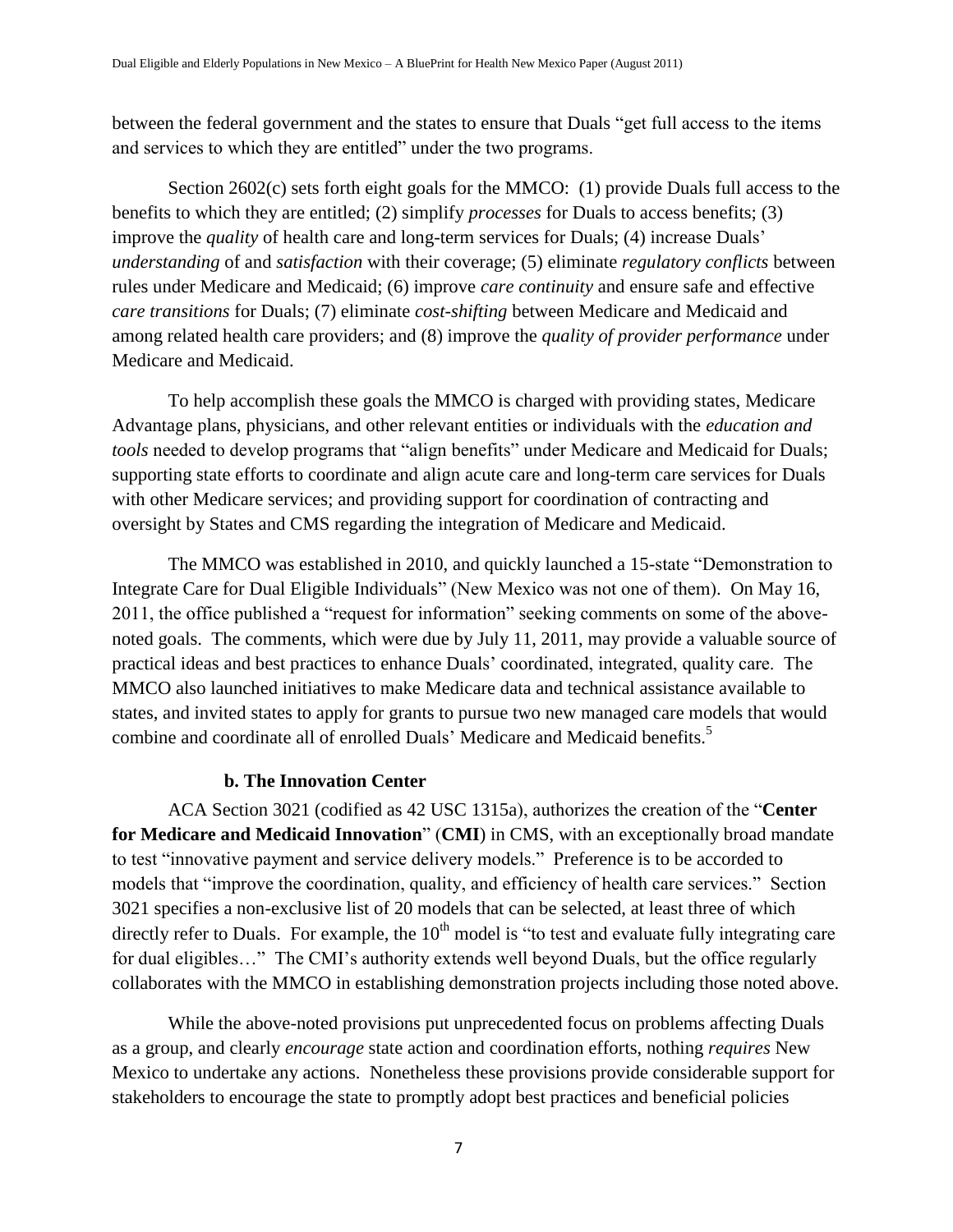generated by the studies and demonstrations. Moreover, although saying virtually nothing about *limited-*benefit Duals, they serve as a reminder of the value of outreach to potential Duals.

# <span id="page-9-0"></span>**D. Current Activity in New Mexico**

New Mexico *has* acted to coordinate services for some Duals, most notably through the adoption of the "Coordination of Long-Term Services" ("CoLTS") program. Under CoLTS, which was implemented between August 2008 and April 2009, most *full-benefit* Duals -- as well as Medicaid beneficiaries who receive nursing facility care, "Personal Care Option" ["PCO"] services [see Part II.B.1.a., below], and care under two home and community-based "waiver" services" programs -- have most of their services provided and coordinated through one of two private contractors.<sup>6</sup> There are about 38,400 New Mexicans under CoLTS, of whom about 85% are Duals and about half of whom reside in the BluePrint Counties of emphasis. About 6,770 are Native Americans, who, while unable to opt out of CoLTS, can utilize Indian Health Service and Tribal providers without CoLTS referrals.

The stated goals of CoLTS are similar to those articulated under ACA Section 2602, and the nature of, and duties under, the program are described in a detailed set of state regulations.<sup>7</sup> One of the stated goals of the program is to *use best practices from other states*. At the center of CoLTS' coordination efforts are a set of "Service Coordinators" employed by each contractor, who must address not only coordination of enrollee services *within* their company's provider network, but with New Mexico's separate behavioral health care coordinating entity as well. They establish service plans for enrollees, and must visit them at least once each quarter. This, contrasts with beneficiaries' health care providers (especially the potential service providers discussed in Part II.C., below), who may have contact with them at least every few days.

The CoLTS program's performance has recently come under fire from state officials, including in a Legislative Finance Committee report. 8 That report, while seeing potential promise in managed care efforts, and crediting some of the contractors' activities, was unable to determine whether CoLTS added any value to prior case management models. It also criticized CoLTS for its purported failure to control costs, primarily for PCO services. Moreover, CoLTS was established to coordinate *long-term care services,* not the care needs of Duals per se. It is uncertain whether CoLTS will be continued under New Mexico's Medicaid Redesign plan.

Meanwhile, New Mexico's Medicaid agency has periodically participated in education and outreach efforts to reach potentially eligible limited-benefit Duals, and has been made aware of problems QMB beneficiaries often experience in having cost-sharing protections implemented in, for example, Medicare Advantage plans. Reinvigorated education and outreach efforts are warranted, especially in collaboration with diverse local communities and stakeholders, to ensure those efforts take into consideration racial, ethnic, cultural competence, disability access, and other barriers. Monitoring the implementation of Duals' cost-sharing coverage rights is also warranted, as is revisiting the state's Buy-in program.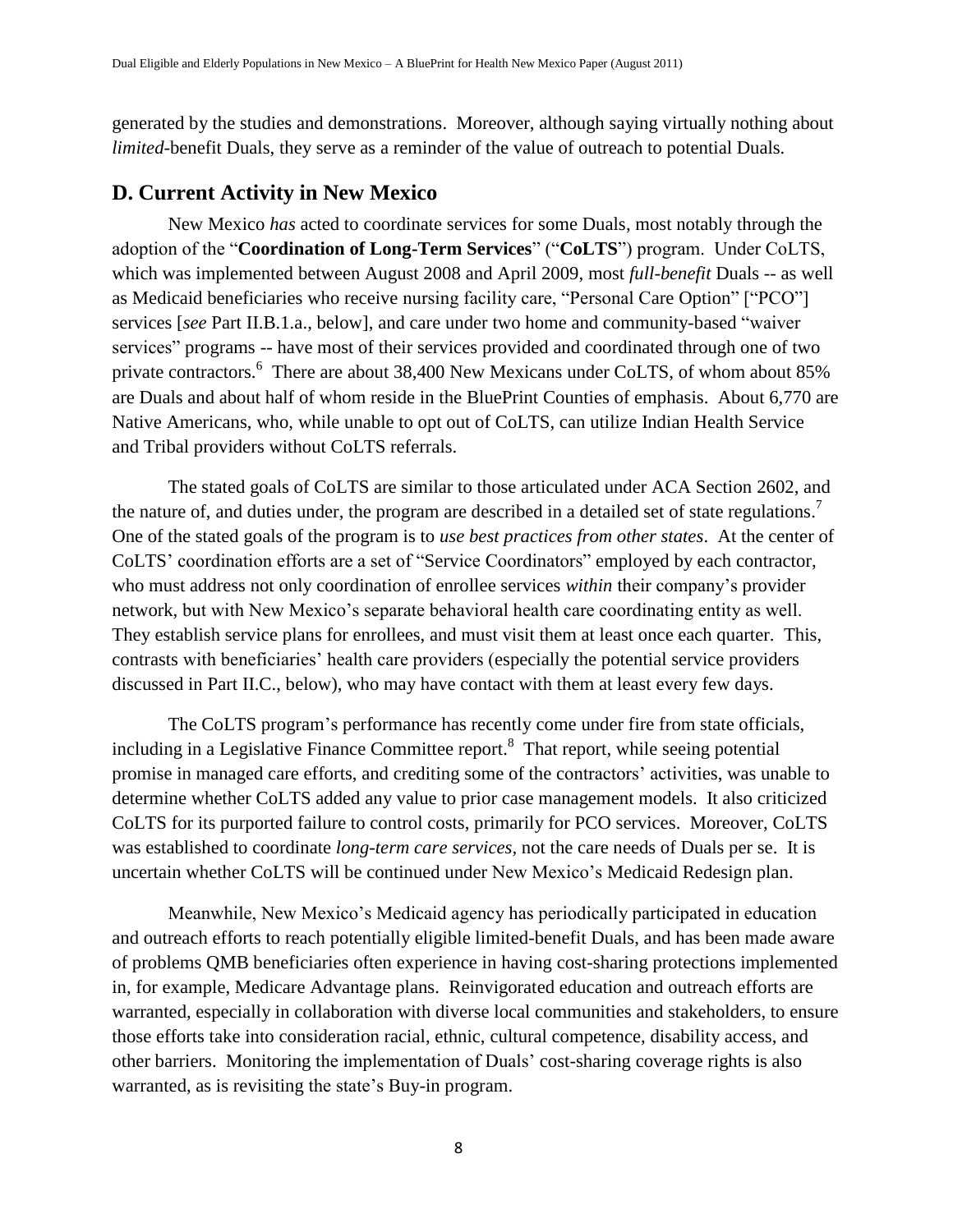# <span id="page-10-0"></span>**PART II: EXPANDED COVERAGE AND SERVICE PROVISIONS AFFECTING THE ELDERLY**

<span id="page-10-1"></span>A large number of ACA provisions give states -- and, in some cases, local medical providers -- the opportunity to expand or improve coverage for "the elderly" (and persons with disabilities, among others). This paper highlights only some of the most noteworthy. Although most of the provisions establish state *options*, one authorizing a major expansion of Medicaid coverage is *mandatory*. We turn to this ACA provision first.

# **A. Expanded Medicaid Eligibility for Low Income Adults**

ACA Section 2001 amends the Medicaid Act to *require* states to add, *effective January 1, 2014*, new eligibility for a broad class of individuals between the ages of 19 and 64, who don't have Medicare, who are not covered under an existing eligibility group, and who have countable *family* income under 133% of the federal poverty level (effectively 138% due to a 5% income disregard). There will be no assets test. An estimated 200,000 or more New Mexicans will be eligible for this coverage. Moreover, the lion's share of funding will be provided by the federal government: *100%* for 2014-2016, declining in stages to 90% for 2020 and later years.

There will be a new scope of services coverage for this new group, but mental health parity will be required, and *transportation* to and from medical appointments will have to be covered. There will also be a new income-eligibility calculation methodology that will be used, which will require what a state official described as "*massive*" changes to the state's eligibilityprocessing computer systems, as well as significant worker training. For a more detailed discussion of the new coverage*, see* the paper *"Medicaid and Healthcare Reform in New Mexico: Opportunities and Recommendations* (2010), appended to the SJM 1 Health Care Reform Working Group Report (hereinafter cited as "The SJM 1 Report").

The new group will include elderly individuals age 55-64 who are not sick enough, or have income or assets "too high," to qualify for SSI and therefore qualify for Medicaid under current rules. They face unaffordably high insurance premiums, if they can get health insurance at all. The coverage will be vital for their access to health care and improved health outcomes, as it will be for tens of thousands of other poor, uninsured New Mexicans. The resulting increase in Medicaid-covered medical *transportation* services will be extremely important, especially in rural communities, to accessing services. One stumbling block involves the paucity of medical providers in rural and underserved communities. While the influx of newly-insured people may help attract increased provider numbers, additional workforce initiatives may be indispensible.

# <span id="page-10-2"></span>**1. Current New Mexico Coverage**

New Mexico has a program called "State Coverage Insurance" ("SCI"), which provides limited health coverage to a capped enrollment of about 43,000 individuals ages 19-64. There is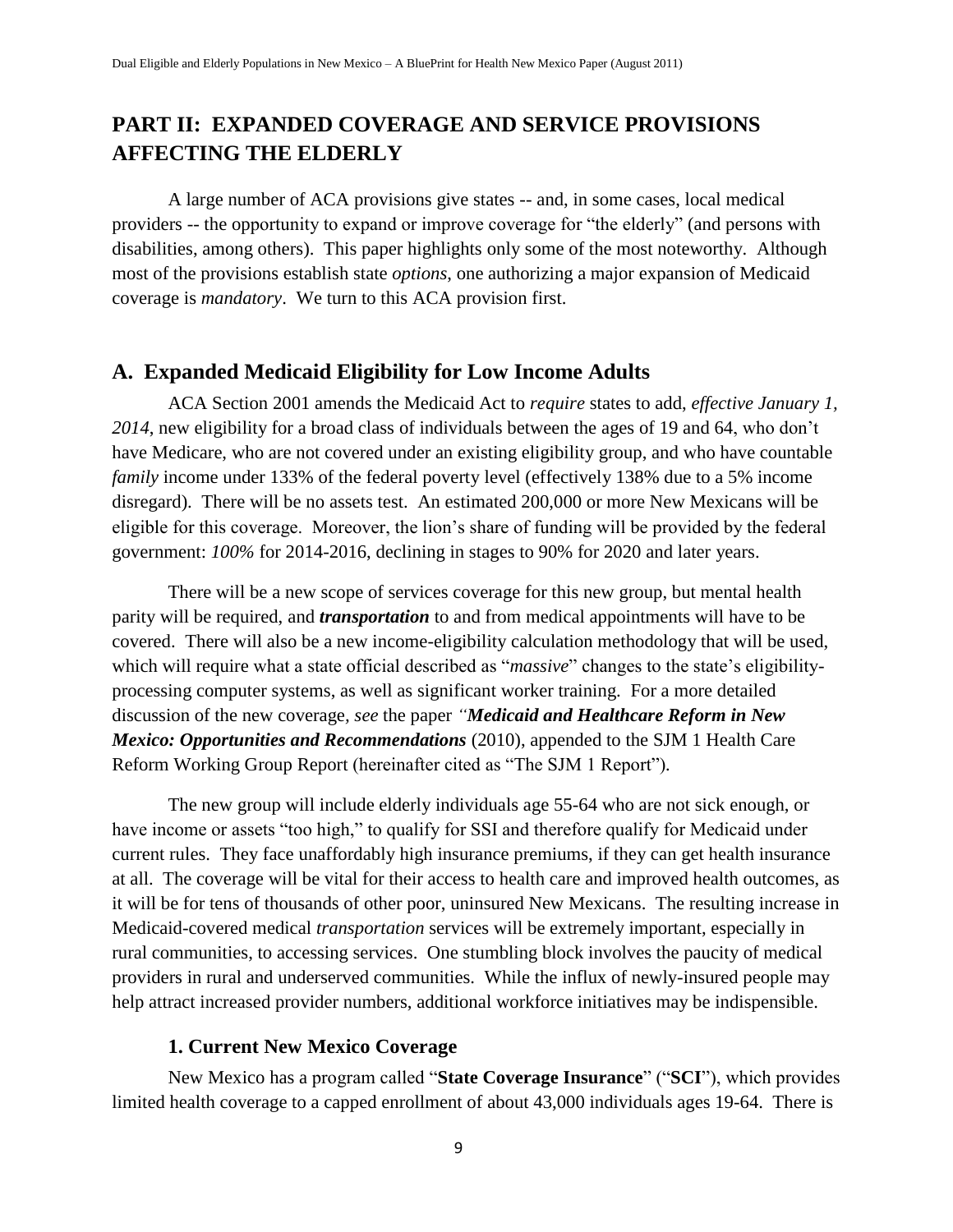a closed-off waiting list of about 30,000. SCI was promoted as a "public-private partnership" to encourage small employers to help fund health insurance for their workers, but other individuals can also qualify, and constitute over half the membership. About 80% of SCI enrollees have family incomes under 100% of the federal poverty level. The scope of ACA Section 2001 services coverage is considerably broader; it could largely replace SCI, and enable SCI to focus on its original employment-based intent.

# <span id="page-11-0"></span>**B. New Home and Community-Based Long Term Care Options**

The ACA enacted an array of home and community-based services ("HCBS") coverage, services, and service-delivery options. Although many are only authorizations for grants and "demonstration projects" -- traditionally limited in geographic and population scope --; two new Medicaid services options were created, HCBS program expansion was authorized, and a new long-term care insurance program was established. While these options will be of interest to many persons eligible for Medicaid, they will definitely be of interest to the elderly.<sup>9</sup>

#### <span id="page-11-1"></span>**1. Community First Choice**

ACA Section 2401 (codified as 42 USC 1396n(k)) established, effective October 1, 2010, a new Medicaid service coverage option called "**Community First Choice**" ("CFC") under which Medicaid-eligible individuals *at risk* of institutionalization will be able to receive homebased attendant services and related supports to accomplish their "activities of daily living" ("ADLs") and "*instrumental* activities of daily living" ("IADLs").<sup>10</sup> CFC's income eligibility level is at least up to150% of the federal poverty level. Services must be provided in accordance with an individualized "**person-centered plan of service.**" The state's federal matching funds rate will be *increased* by 6 *percentage points* for CFC services.

Under CFC states are *required* to cover: (1) assistance with ADLs, IADLs, and "healthrelated tasks" through hands-on assistance, supervision, or cueing; (2) acquisition, maintenance, and enhancement of skills necessary for the individual to accomplish ADLs, IADLs and healthrelated tasks; (3) back-up systems (electronic devices like pagers, personal emergency response systems and mobile devices) to ensure continuity of services and supports; and (4) voluntary training on how to select, manage, and dismiss attendants. States have the *option* to include coverage of (1) **transition costs***,* including rent and utility deposits, first month's rent and utilities, bedding, kitchen supplies, and other necessities; (2) expenditures related to a need identified in the individual's plan of *service*" that increase independence or substitute for human assistance; and (3) other services and supports; provided all these services and supports are linked to an assessed need in the individual's service plan.

States can use a variety of service-delivery models, but all must be based on "self*directed*" services, which have been found to improve health outcomes and independence.<sup>11</sup> CMS may conclude that states must use the higher income eligibility level used for Medicaid nursing facility eligibility. If so, individuals with incomes *over* 150% of the poverty level will have to show they have a current institutional level of care need. Use of the higher level would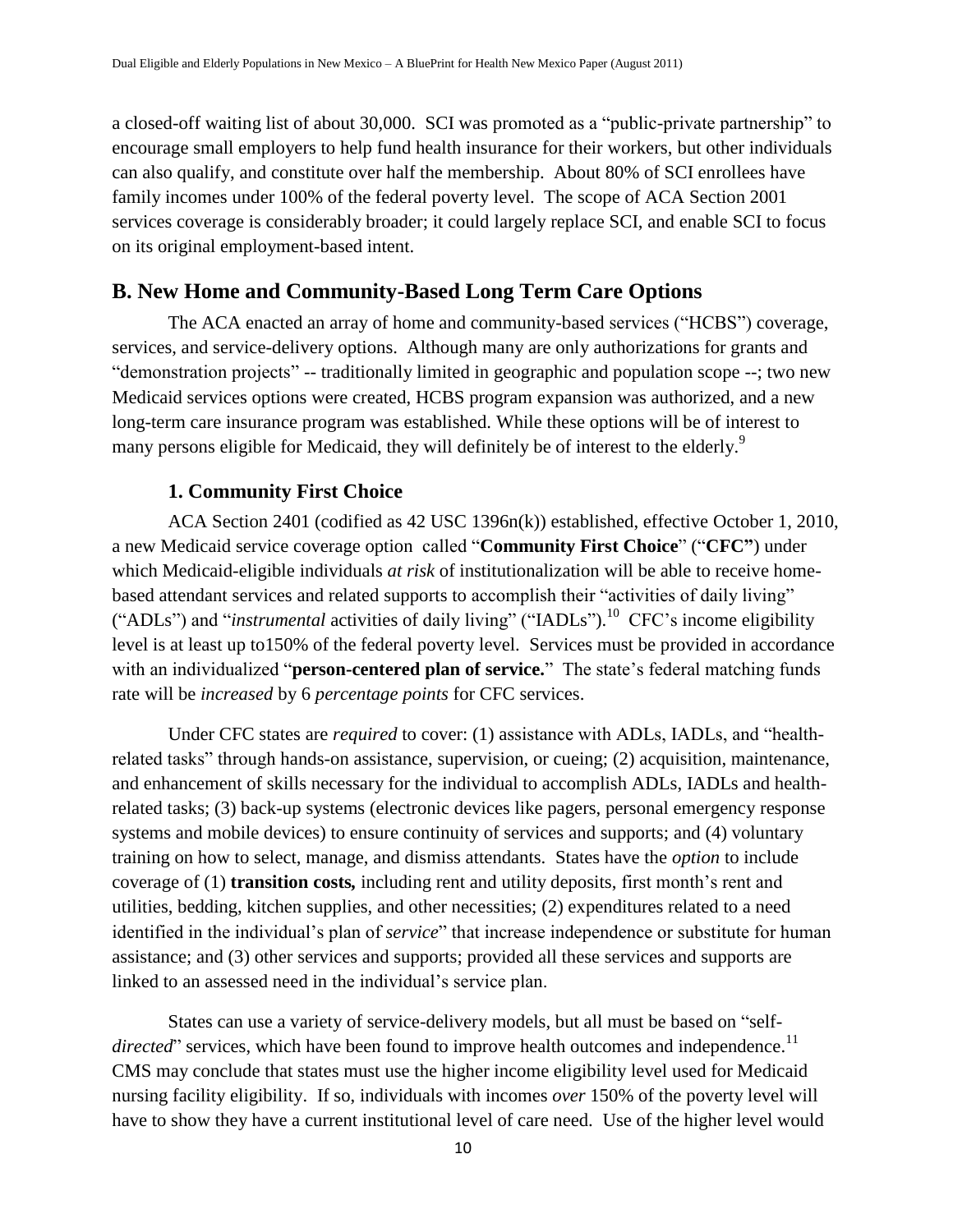not cover many other people, since individuals must be eligible for Medicaid to receive CFC services, and income eligibility for almost all pertinent Medicaid eligibility groups is under 150% of the federal poverty level. The state must develop and implement CFC coverage in collaboration with a state-established "Development  $&$  Implementation Council," whose majority must consist of persons with disabilities, elderly individuals, and their representatives.

#### <span id="page-12-0"></span>**a. Current New Mexico Coverage**

New Mexico's Medicaid program includes "personal care option services" ("PCO"), the central feature of which also involves the provision of attendant care services.<sup>12</sup> The PCO program currently covers about 15,000 individuals, virtually all of whom would qualify for CFC coverage. The CFC services package is broader than that available under PCO, and most individuals would not have to demonstrate a current nursing home level of care need, so more people could be covered. Recently, concerns have been expressed about the size and costs of PCO services, so it is reasonable to assume that there will be similar objections to adopting CFC. However, the increased federal payment share could mitigate those cost concerns. Adoption of the CFS option was recommended in the SJM 1 Report.

#### <span id="page-12-1"></span>**2. Money Follows the Person**

"Money Follows the Person" ("MFP") is a demonstration project originally authorized in 2006. Under MFP, persons receiving Medicaid-covered institutional care, but who want to transition to community living, can receive a pot of money to use for up to a year, on a selfdirected basis, to meet their transition costs. Each individual must have a person-centered plan for using their funds**.** The state must assure that Medicaid-covered HCBS are available for the individual*. States receive an enhanced federal Medicaid matching rate for MFP services, which for New Mexico will be about 85%.* ACA Section 2403 extended the project through 2016, and reduced the maximum length of institutional residency for MFP eligibility to 90 days.

#### <span id="page-12-2"></span>**a. Current New Mexico Coverage**

The New Mexico Human Services Department received a MFP services grant this year in the amount of \$23,724,360 for five years, \$595,839 of which is for the current fiscal year. HSD expects to provide MFP funding to 670 individuals over a 5 year period; 600 of them will be individuals age 65 and older, 70 of them will be individuals with mental illness. The state's minimum institutional residency requirement is only *30 days*. Specified agencies and facilities will be referring people to the program, but anyone can apply, through the "Aging  $&$  Disability Resource Center" ("ARDC") discussed in Part II.B.4. Although the amount of the money, and the numbers to be served, are modest, MFP is an important tool in ongoing efforts to transition elderly (and disabled) individuals to community-based care and could merit expansion.

#### <span id="page-12-3"></span>**3. Expansion of Home and Community-based Services [HCBS] options**

In addition to CFC and MFP, the ACA authorizes other new options for promoting expanded Medicaid HCBS programs. The most noteworthy one applicable to New Mexico is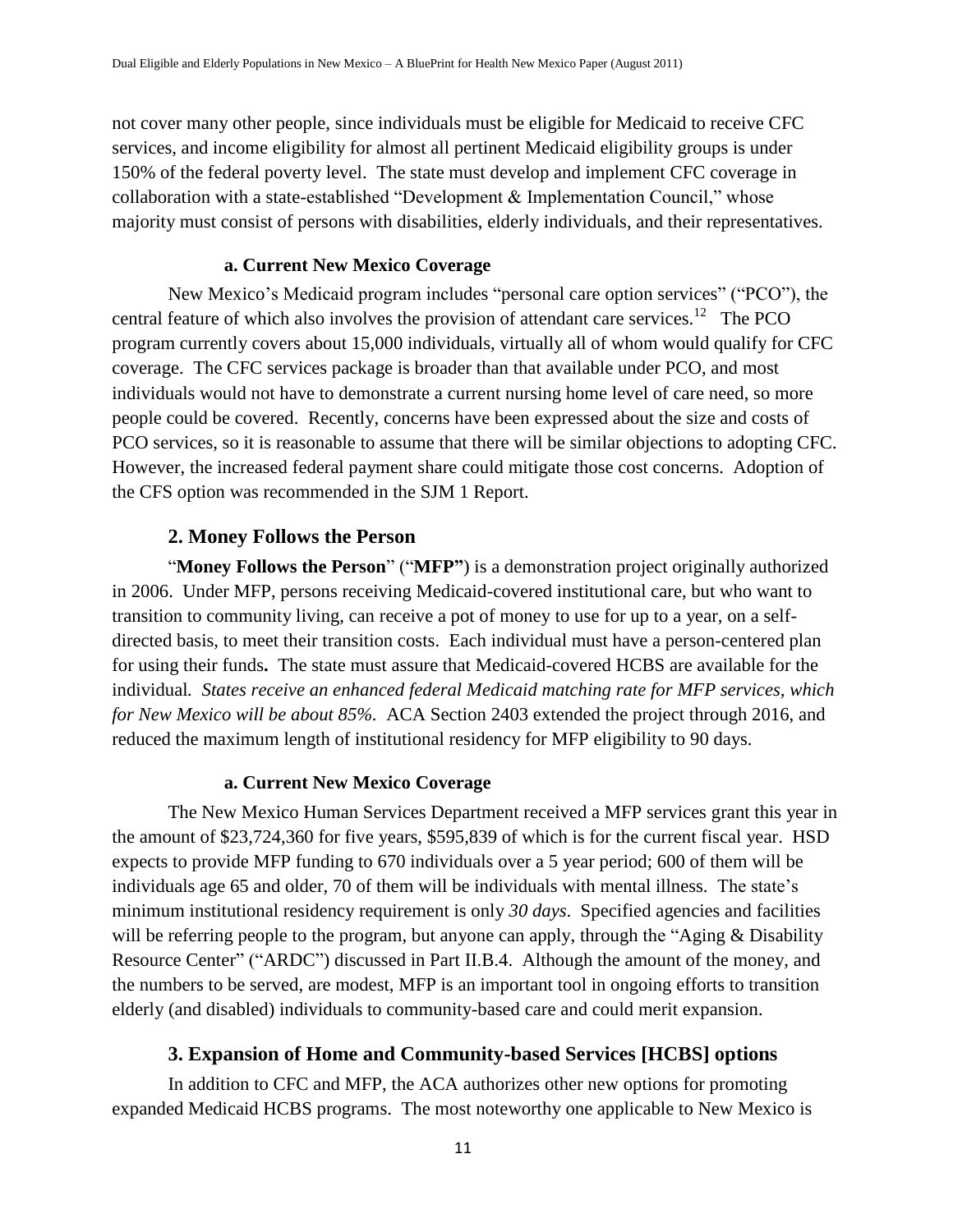Section 2402(b) (amending 42 USC 1396n(i), [k/a/ **"1915(i)"**]), that broadens the ability of states to adopt a HCBS program as part of their regular Medicaid plans (as opposed to applying for waivers). Individuals would not have to demonstrate a nursing facility level of care need to qualify. Coverage would have to be available statewide, without limits on the *numbers* of people served, though the state could target it to individuals with particular conditions. CMS has noted that *mental illness* and *substance abuse disorders*, among the priorities for some BluePrint Counties of emphasis, could be among such targeted conditions.<sup>13</sup> Adoption of targeted 1915(i) programs, in consultation with stakeholders, was recommended in the SJM 1 Report.

#### <span id="page-13-0"></span>**a. New Mexico's HCBS programs**

New Mexico operates six HCBS waiver programs, some of which have been in existence for over 25 years. The programs are: the "CoLTS c" (formerly "D&E") waiver, that serves about 2,525 people; the **"Developmentally Disabled" (DD)** waiver, that serves about 3,800 people; the **"Mi Via,"** waiver, that is based exclusively on a self-direction model, and that serves about 820 people; the **"Medically Fragile"** waiver, which serves about 210 people; the **"AIDS"** waiver, which serves 16 people; and the "BI" waiver for individuals with traumatic brain injury, that serves about 330 people (pertinent data sources are inconsistent on some of these individual figures). The Mi Via population is drawn from the other waivers, and *includes* the BI group. Because of limited funding, there are waiting lists for each of these programs, several *years* long in the case of the CoLTS c and DD waivers.

Each of these waiver programs has a cap on the number of individuals who can be served based on the waiver authorizations and the amount of funds appropriated. By comparison, the ―PCO‖ services discussed in Part II.B.1.a. -- also a HCBS program -- for which enrollment is not capped serves about 15,000 individuals, more than twice the number served under the waivers. In addition, it is important to be aware that there is a special, day center-oriented HCBS program called "PACE" located in Albuquerque that manages its enrollees' Medicare and Medicaid services. It serves about 385 individuals *age 55 and older*, and also has a waiting list.

Since the state has not appropriated funding to significantly increase waiver program enrollment, it is not likely to adopt an open-ended state plan option *per se*. However, targeting one or more 1915(i) programs to narrowly defined conditions and, perhaps, on a pilot project basis might be more feasible and could be of interest to the BluePrint Counties of emphasis, each of which have listed particular conditions as high priorities.

### <span id="page-13-1"></span>**4. Expanded Funding for Resource Centers**

ACA Section 2405 provides a substantial increase in funding for "State Aging  $\&$ Disability Resource Centers," to assist individuals and their families in understanding, among other things, the range of long-term care options -- including HCBS options -- available in their states. New Mexico has maintained an Aging & Disability Resource Center ("ARDC") for many years, within the state's Aging & Long Term Services Department. The ARDC provides one-on-one information, counseling, and problem-solving assistance on a broad range of public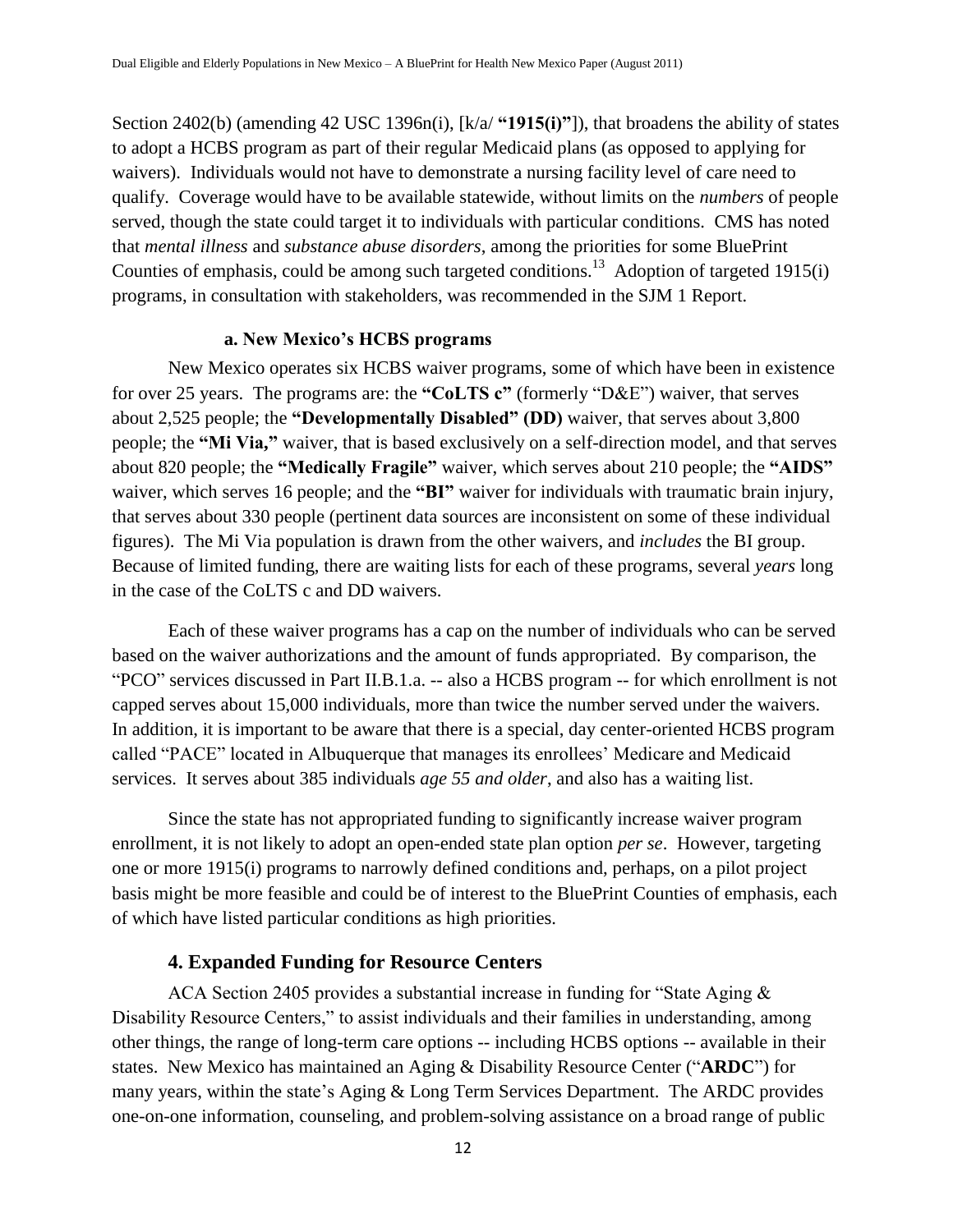and private benefits and resources, on a telephone, walk-in, and web-based basis. It is important for members of local communities throughout the state to be aware of this service; the ARDC can be reached at 1-800-432-2080, Monday thru Friday, 8:00 AM-5:00 PM.

#### <span id="page-14-0"></span>**5. The CLASS Act**

ACA Sections 8001-8002 (codified as 42 USC 300*ll*-300*ll*-7) enact a new, nationwide *long term care insurance program, called "CLASS" (for "Community Living Assistance* **Services and Supports Act**"), which will begin after October 1, 2012, and be funded through premiums. It will primarily target employee groups. To receive benefits enrollees will have had to have paid premiums for at least 60 months and have earned at least a minimum amount. Premiums for people with incomes under the poverty level will be kept very low, to encourage broad participation. Eligibility for benefits will be based on a finding of *functional limitations*. Most specifics are left to a federal agency, in consultation with an Advisory Council, so we won't know many details for well over a year. The agency will fund each state's "Protection  $\&$ Advocacy System" to provide information and assistance services.<sup>14</sup> CLASS insurance will provide another tool for funding HCBS and, if successful, will help defray potential Medicaid spending. Upon its launch, promotional and community education efforts can be considered.

## <span id="page-14-1"></span>**C. New Service Delivery Models**

The ACA has several provisions designed to test or utilize **new services delivery models** under Medicaid and Medicare. The models are designed to improve access to quality care and health *outcomes*; through easier access to providers, increased coordination and integration of services, and use of information and communications technology and interdisciplinary (*i.e.,* not just doctors) teams. They must follow a "person-centered" and "whole-person" approach to improve the experience of patients and their families, while reducing costs. "Whole person" means addressing the patient's physical *and mental* health needs, as well as *social needs*.

This paper highlights four models: "Health Homes," "Medical Homes," "Accountable Care Organizations," and "Health Teams." Despite the differences in names all share the abovenoted design, but they are authorized by the ACA in different ways. Health Teams, for example, involve a special program available to *e.g.,* Native American health systems. All demonstrate the potential range of service delivery and care coordination models that can be developed in cooperation with local communities rather than imposed entirely from the top down by state or federal agencies. While the models show great promise, experience has shown that patients are often unaware of their status and rights,<sup>15</sup> a concern that will have to be addressed.

## <span id="page-14-2"></span>**1. When a Home is not a Home: Health Homes and Medical Homes**

The ACA authorizes funding for two similar models: "Health Homes" and a few specified types of "Medical Homes." The use of the word "home" is misleading; both models refer to groups of medical providers and other workers who coordinate a broad spectrum of services for particular groups of patients. CMS has noted that the Health Home model arose out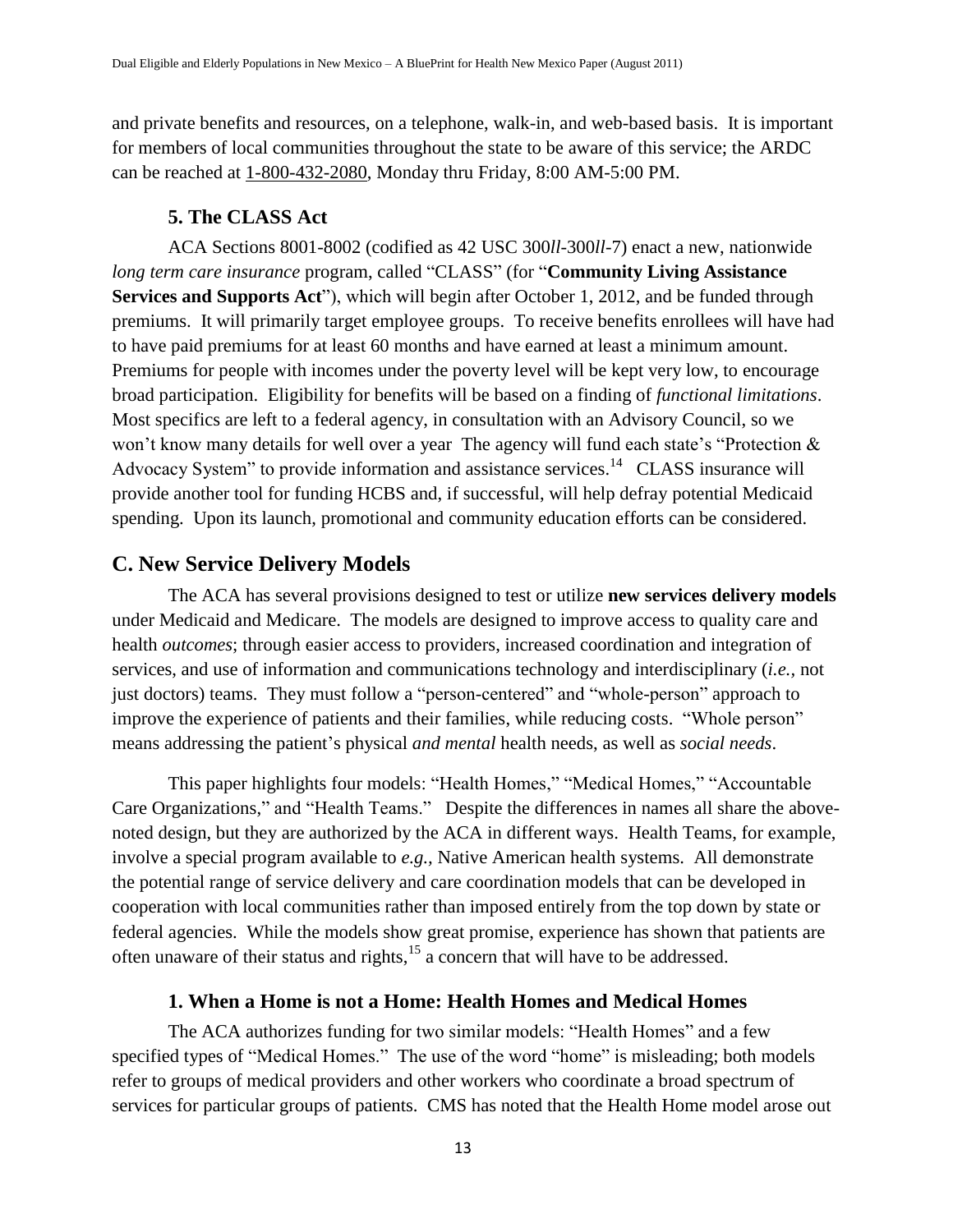of the Medical Home model, and the names are often used interchangeably. We turn first to Health Homes, because the ACA authorizes a specific Medicaid service option using that name.

#### <span id="page-15-0"></span>**a. Health Homes**

ACA Section 2703 (codified as 42 USC 1396w-4), effective January 1, 2011, authorized Health Home services as a new Medicaid option. Under this option, beneficiaries with *chronic conditions* can select a "designated provider," a "team of health professionals," or a "health team" to provide them with a comprehensive set of *care management and coordination services*. Services include health promotion; transitional care (including follow-up) from inpatient to other settings; patient and family support; referrals to community and social support services; and use of health information technology to link services and report on the outcomes of the services. The payment for these services is *in addition* to the payments for medical care provided by the Health Home. *To encourage states to adopt Health Home services, the federal matching payment rate for them during the first two years of implementation will be 90%*.

Beneficiaries must have at least: two chronic conditions; one chronic condition and be at risk for a second; or one serious and persistent *mental health* condition. "Chronic condition" means mental health, substance use disorder, asthma, diabetes, heart disease, and overweight with a body mass index over 25. CMS has indicated that HIV/AIDS might be added.<sup>16</sup> The service does not have to be provided statewide and can be limited to particular chronic conditions or numbers or severity levels of particular conditions.

―Designated providers‖ include individual practitioners, groups, Federally Qualified Health Centers ("FQHCs"), community and mental health centers, and home health agencies determined *by the state* to be qualified. "Team of Health Care Professionals" means teams *described by the state* that include physicians and other professionals (*e.g.,* nurse coordinators, nutritionists, social workers, behavioral health workers) that *the state deems* appropriate and which can be based in a wide variety of settings. The term "Health Team," refers to a new type of interdisciplinary organization described in ACA Section 3502, discussed in Part II.C.3 below.

States have considerable flexibility in Health Home program design, including in limiting the communities they can serve, and the particular chronic conditions that will be targeted. This increases the ability of local communities and stakeholders to work with the state and local providers to establish Health Home programs that address local priorities, and incorporate cultural competence requirements and the other program design elements important for optimal access. New Mexico received a federal matching funds grant in the amount of \$500,000 for Health Home planning activities*. Moreover, the state's Medicaid Redesign plan indicates that Health Home services are being considered for inclusion.*

#### <span id="page-15-1"></span>**b. Medical Homes**

The medical home model has been discussed and promoted for at least 45 years, most prominently by provider organizations stressing *primary care.* It has come to be referred to as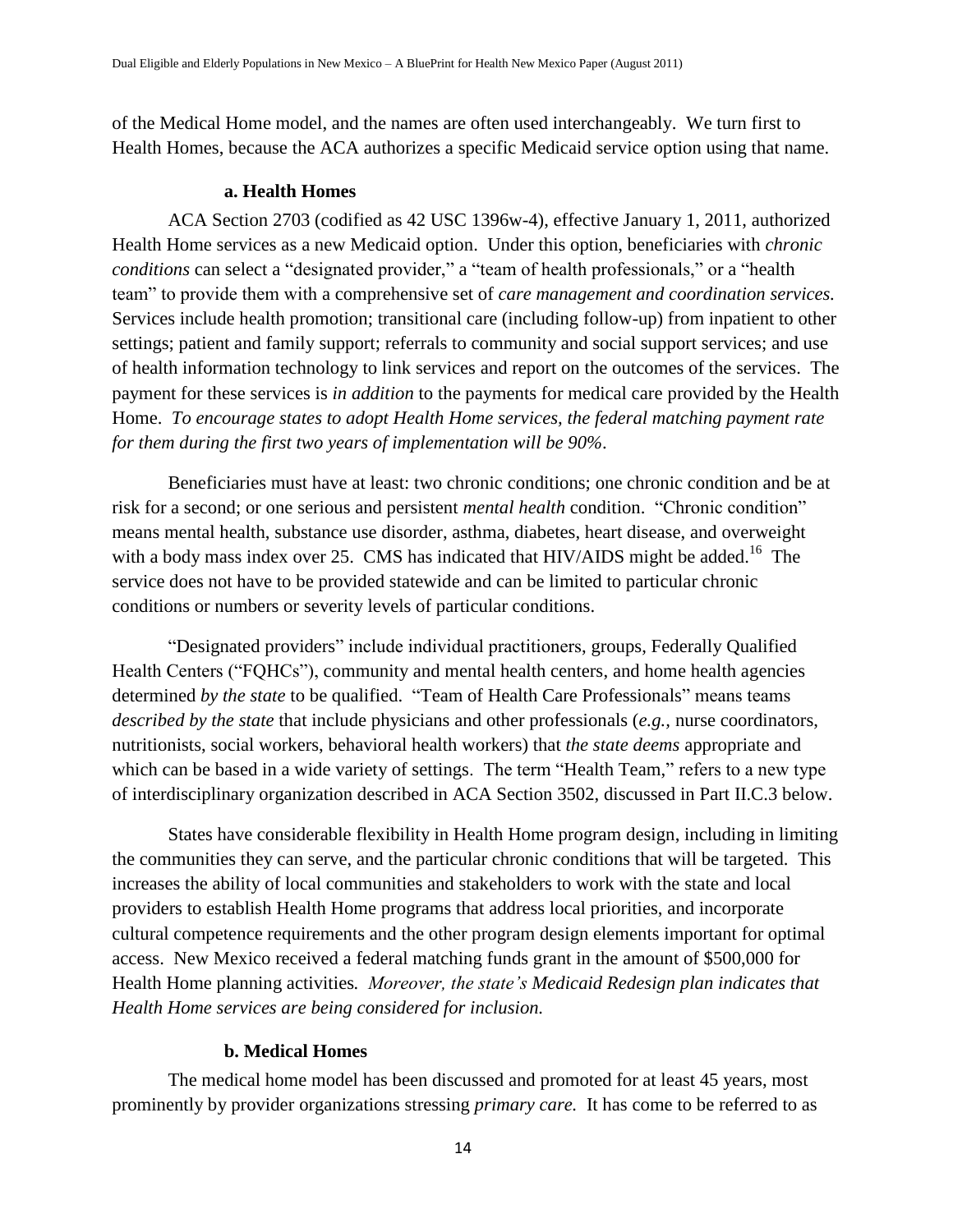the "**person-centered medical home**" model. Although the concept of the Health Home is said to have drawn heavily on the Medical Home model, the ACA does not include a specific Medicaid or Medicare "Medical Home" option, nor, except in the "Health Teams" provision discussed below, any *definition* of the model. The 2009 New Mexico Legislature, however, enacted a Medicaid Medical Home law<sup>17</sup> that can serve as an excellent source of requirements for Medical Homes as well as the other service delivery models discussed in this paper.

The list of preferred models listed for testing by the CMS Center for Innovation [*see* Part I.C.1.b.] includes: patient-centered medical home models for "high-need applicable *individuals;*" medical homes that address *women's unique health care needs*; and community-based "health teams" supporting "*small-practice medical homes* " by assisting primary care practitioners in chronic care management, including patient self-management activities. It is reasonable to assume that Medical Homes and Health Homes will operate similarly and can thus be the subject of similar community and stakeholder implementation efforts.

#### <span id="page-16-0"></span>**2. Accountable Care Organizations (ACOs)**

The Accountable Care Organization (ACO) is another new, albeit similar coordinated care model, which can involve considerably larger provider organizations. The ACO model has received an exceptional amount of attention as a coordinated care model applicable to diverse patient populations, and the Medicaid Redesign plan is considering its use*.* The BluePrint for Health New Mexico paper *"Accountable Care Organizations and Federal HealthCare Reform*<sup>"</sup> discusses ACOs in depth; this paper comments briefly only on an ACA provision authorizing ACOs for *Medicare* fee-for-service beneficiaries.

ACA Section 3022 (codified as 42 USC 1395jjj), *requires* CMS to operate a *Medicare* "Shared Savings Program," by 2012. "Shared Savings" means that ACOs will be able to keep a portion of the "savings" from reductions in the costs of care for beneficiaries "*assigned*" to them. The manner in which ACO's earn shared savings is unusual. Beneficiaries are *not* required to obtain services from "their" ACO! "Assignment" is solely a technical means for identifying which beneficiaries that make some use of an ACO's providers will have their health care usage tracked to assess the ACO's care coordination efforts and shared savings entitlement. And CMS has stated that *beneficiaries can even opt out of those usages.* Beneficiaries are likely to find all this confusing, and thus may fail to obtain optimal health outcomes -- a concern that must be addressed. Furthermore, CMS has stated that FQHCs and rural health centers, which are commonly preferred by rural and underserved communities, cannot serve as *Medicare* ACOs. This will not prevent their participation as *Medicaid* ACOs, but this policy should be changed.

#### <span id="page-16-1"></span>**3. Community Health Teams**

Health Teams are authorized as an important component of new health care *systems*. ACA Section 3502 (codified as 42 USC 256a-1) requires CMS to fund certain "entities" to establish community-based, interdisciplinary, inter-professional **Health Teams**, to both provide coordinated services to patients, and support other primary care providers in the entity's hospital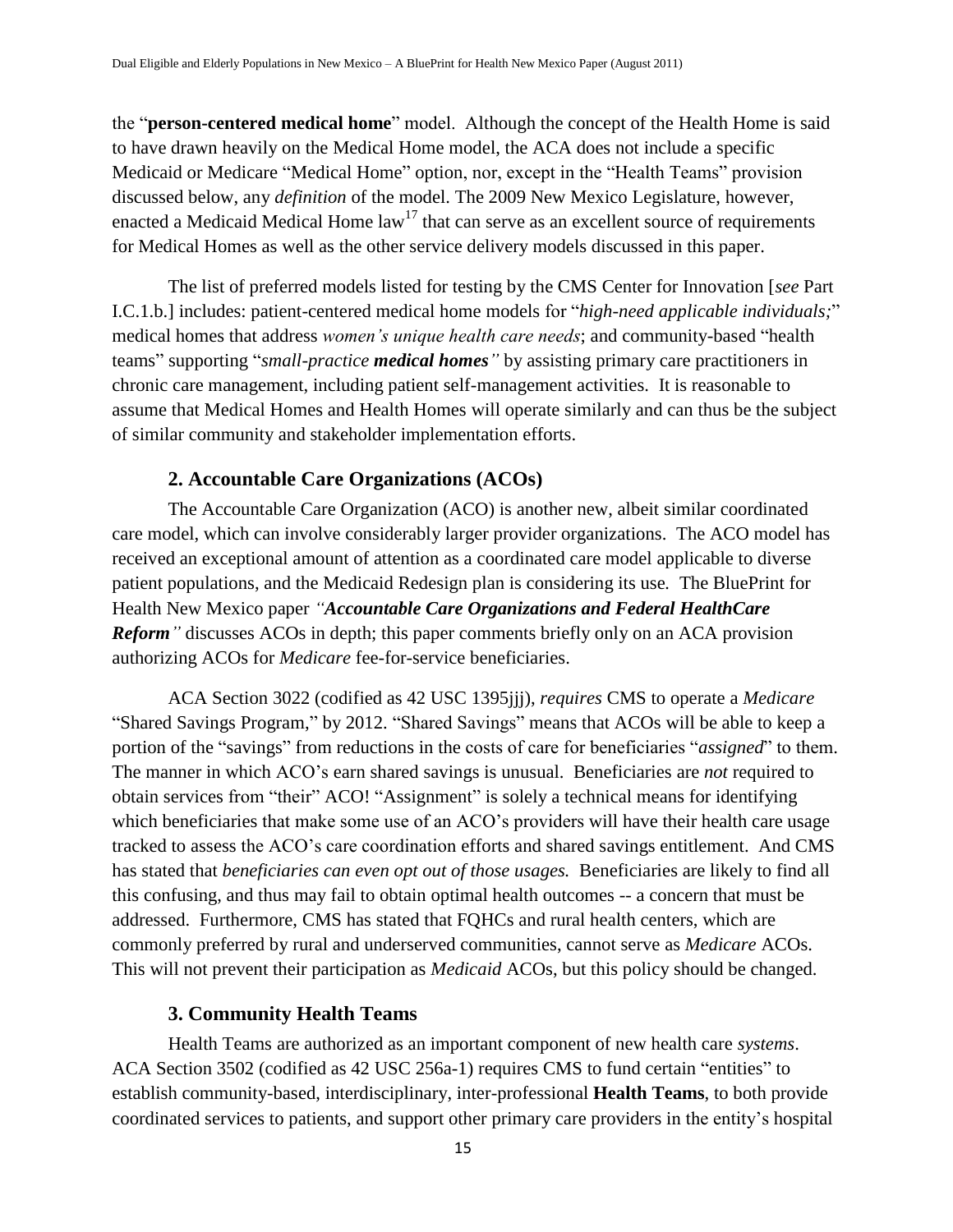service areas. The entities that can receive the funds are: (1) states or state-designated entities; and (2) *Indian tribes or tribal organizations*. The entity must create a plan for its area that incorporates prevention, patient education, and care management in health care that is integrated with other community-based resources; and establish the Health Team and ensure its broadly interdisciplinary and inter-professional composition. The entity must also provide funding to local primary care providers, and must also provide *Health Home services.*

The Health Team's obligation to support and assist other primary care providers in its area (including "patient-centered **medical homes**," as defined in Section  $3502^{18}$ ) is extensive. Section 3502 authorizes an exceptionally broad primary, preventive, and disease management program that is worthy of serious consideration by eligible entities and their communities. It is not, however, without stumbling blocks. For example, Indian Health Service and Tribal health programs continue, despite ACA-authorized funding increases, to be severely under-funded. As sovereign nations each Tribe and Pueblo has the sole right to decide whether the Section 3502 is applicable to their circumstances, and feasible. These decisions should be fully supported.

#### <span id="page-17-0"></span>**4. Additional Models Being Tested**

The ACA also authorizes small-scale tests of two other *Medicare* service delivery models worthy of mention. They could provide useful guides to possible *Medicaid* models. Section 3024 (codified as 42 USC1395cc-5) establishes the "Independence at Home Medical Practice **Demonstration Program**" under which multidisciplinary physician-, *nurse practitioner-, or physician assistant*-directed teams provide "comprehensive, coordinated, and accessible" care to certain "high need"<sup>19</sup> patients *at the patient's home*. Teams get extra payments depending on improving outcomes, beneficiary and family caregiver satisfaction, and reducing care costs.

Section 3026 creates a "**Community-Based Care Transitions Program**" that will fund enhanced hospital discharge planning and post-discharge services coordination for "high-risk" hospitalized beneficiaries.<sup>20</sup> Inadequacies in this area are harmful to beneficiaries and their families and preventable hospital readmissions are extremely costly to Medicare. Eligible entities include community-based organizations that furnish care transition services; their governing body must include "sufficient" numbers of consumers. Preference will be given to entities serving medically underserved populations, small communities, and rural areas.

# <span id="page-17-1"></span>**D. Other ACA Provisions of Note -- Community Education**

The ACA contains a large number of other provisions of interest, but for purposes of this paper we note three sets: several Sections that expand Medicaid and Medicare beneficiaries' access to preventive care and wellness services;<sup>21</sup> Section 4203, that will, possibly by late 2012, require minimum physical accessibility requirements for diagnostic equipment in most medical care settings; and several Sections that effected changes to Medicare beneficiaries' Medicare Advantage plan and Prescription Drug Plan rights.<sup>22</sup> The BluePrint for Health New Mexico Counties of emphasis have already been engaged in such activities regarding the first topic, and the BluePrint Advisory Network has expressed specific interest in the second.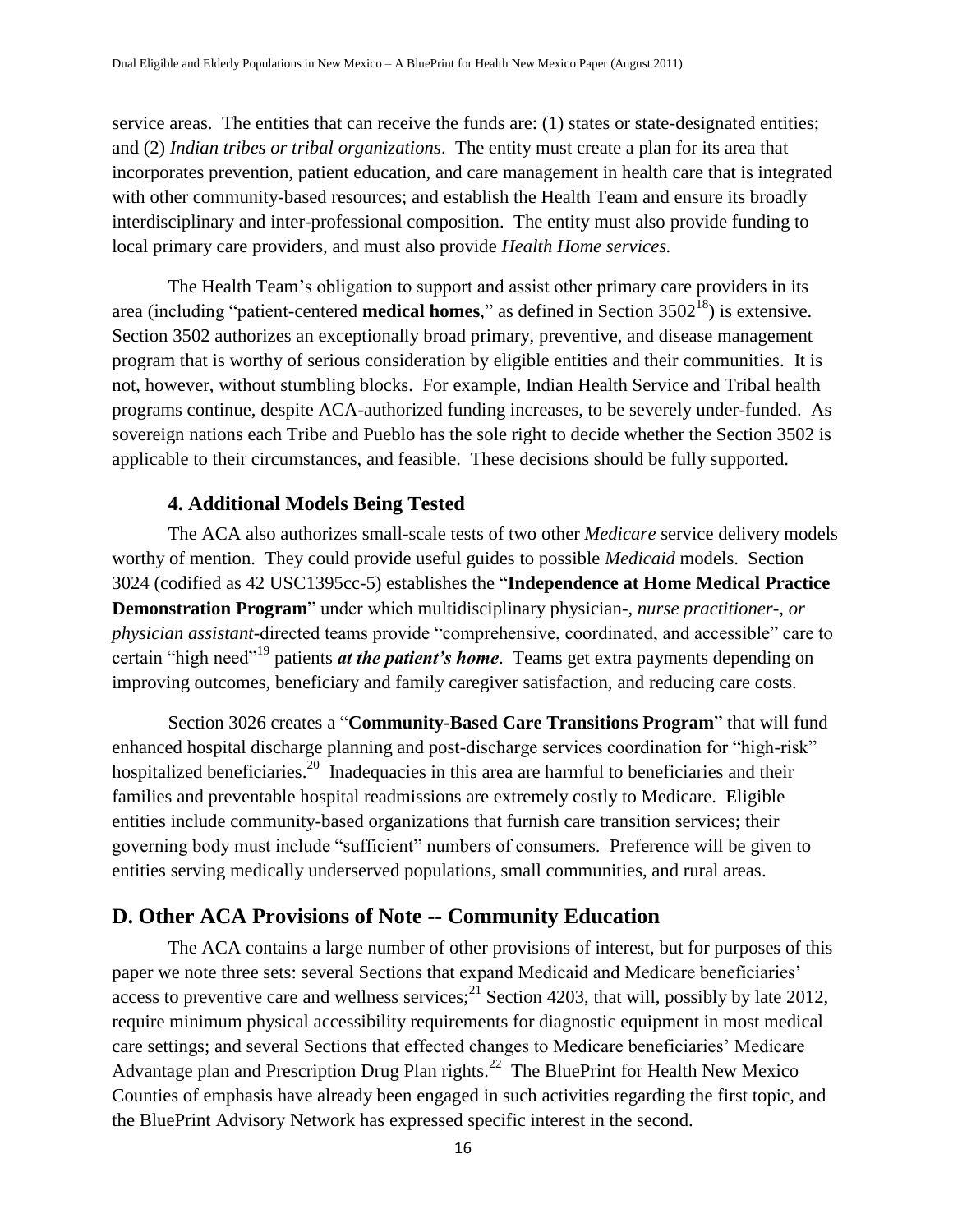# <span id="page-18-0"></span>**PART III: MEDICAID REDESIGN**

The state has embarked on an ambitious plan to redesign the Medicaid program, and in May hired Alicia Smith & Associates to lead the effort. The Administration has concluded that current Medicaid expenditures are "unsustainable." Although we know of few specifics yet, the state has outlined some broad Redesign elements. One is to place the entire Medicaid program under a single managed care organization (MCO), reduce the number of MCOs currently involved in the program, and negotiate an overall funding agreement with CMS. Another is to incorporate more "personal responsibility" elements, most notably co-payments, but also incentives for healthy behaviors. Another is to use revised provider payments and service delivery models (such as Health Homes and ACOs) to promote more coordinated, primary care.

Administration officials often refer to the Redesign plan as Medicaid *Modernization.* Yet MCOs have been used in Medicaid for *decades*, without clear proof, as noted by Ms. Smith, that they necessarily improve care quality. Co-pays have also been used by Medicaid programs for decades, despite evidence that they can *reduce medically necessary care*. Use of Health Home, Medical Home, and ACO services *would* be modernization, as would adoption of the other new services options discussed in this paper. One of the most prominent Medicaid modernization examples is the new Section 2001 *eligibility expansion*, that eliminates some of the "categorical" eligibility requirements that have long artificially limited Medicaid coverage.

Some of the ideas in Ms. Smith's application to draft the Redesign plan are clearly innovative but, to date, there has been little public information on the details of the plan. And, while Ms. Smith (and HSD Secretary Squier) commendably stressed the importance of *input* from Native Americans and other stakeholders in developing the plan, and said the plan *must*  "recognize [New Mexico's] cultural and geographical diversity," there has been little to date against which those commitments can be measured. It is vital that comprehensive public input be fully accommodated *before* the plan is in the form of a "first draft," and also well *before* the submission of an "1115" waiver application to CMS, a prerequisite to implementation of the final Redesign plan.

Native Americans, members of other affected communities, and all other stakeholders need to know the tentatively proposed *details* of the plan in order to provide meaningful input, and to know the answer to basic questions like: Which of New Mexico's current Medicaid services will be included, or, if altered, in what way? Which of the new ACA coverage and services options will be included? How will an "overall funding agreement" with CMS incorporate the ACA's federal matching rate enhancements, and deter cost-shifting harmful to patient needs? How exactly will racial disparities, cultural competence, and related access barriers be addressed?

Most of the opportunities for implementation suggested in this paper refer to efforts vis a vis "the state." All or most of those opportunities can also be pursued within the Medicaid Redesign process, and, if deemed appropriate, with CMS.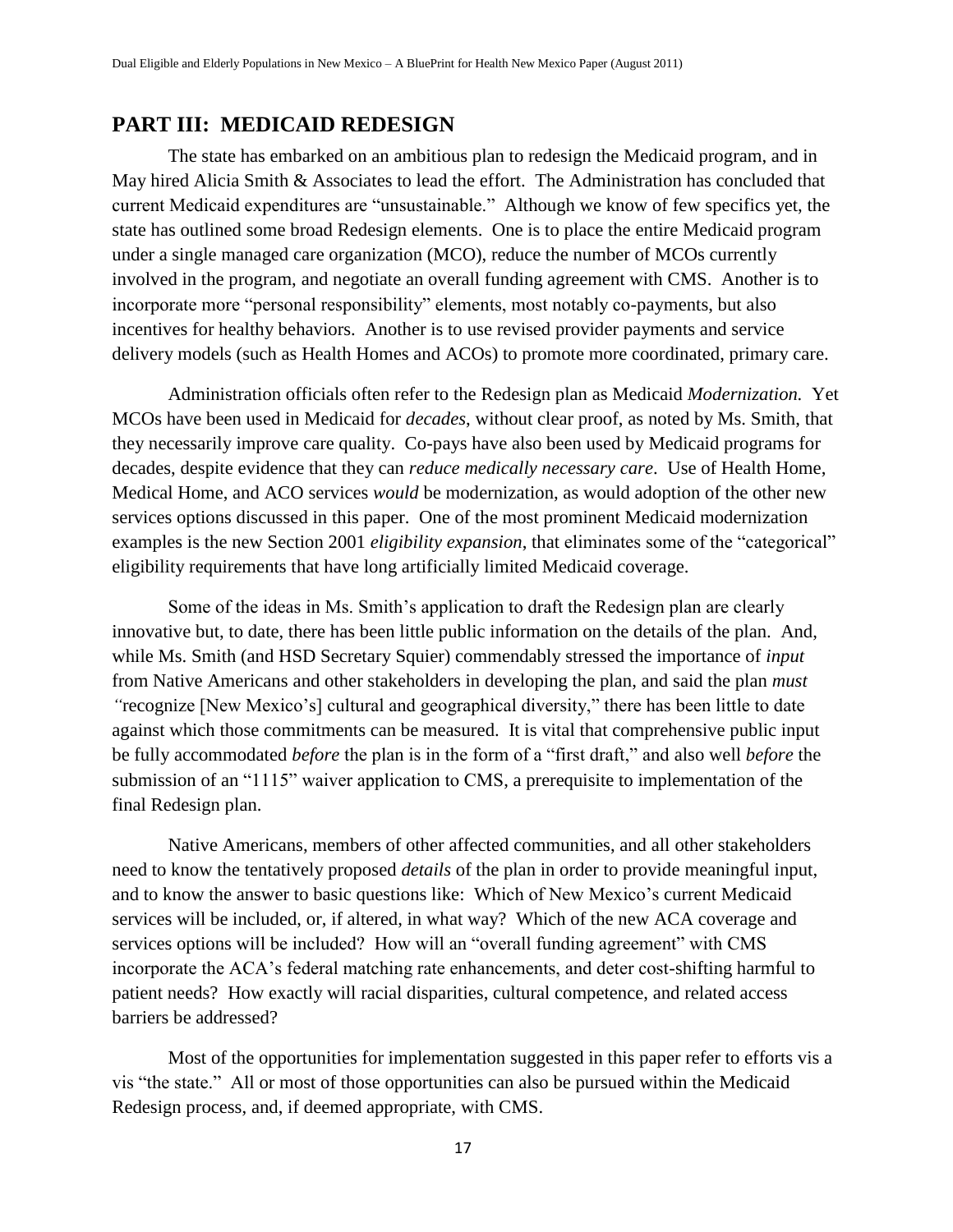# **OPPORTUNITIES FOR IMPLEMENTATION**

## <span id="page-19-0"></span>**Opportunities Regarding Dual Eligibles**

- 1. Adopt the best practices and policy revisions for improving coordinated and integrated care for Duals generated by federal initiatives. Representatives and members of local communities and stakeholders could do this, and could work cooperatively with the state and medical providers to implement them through revised policies and practices in New Mexico.
- 2. Determine whether the state's "CoLTS" case management program should be retained, replaced, reorganized, or transformed. The state could do this, in consultation with affected beneficiaries and families, and with representatives and members of local communities and stakeholders.
- 3. Ensure that Duals' coverage rights are being implemented. Representatives and members of local communities and stakeholders could do this, in cooperation with the state and medical providers.
- 4. Amend the state's "Buy-in" program for paying for individuals' Medicare Part A premiums. The state could do this, so that low-income individuals age 65 and older who don't automatically qualify for Medicare can obtain it more simply and quickly.
- 5. Reinvigorate outreach efforts with appropriate racial, ethnic, gender, cultural, language, and disability status accommodations, to increase access to Medicare for potential Duals unaware of their buy-in eligibility. The state and representatives and members of local communities and stakeholders could do this cooperatively.

# **Opportunities Regarding the New Medicaid Expansion**

- 1. Phase-in the new coverage, at least 9 months to a year *before* 2014. The state could do this, to get desperately needed health coverage to New Mexicans as soon as possible, and to have time to develop new information technology systems and worker training; avoid January 1, 2014 chaos; promote community education and outreach; and develop provider and transportation services infrastructure before fullscale implementation takes place.
- 2. Ensure, prior to any coverage roll-out, that the language and processes used in educational materials, eligibility-processing, Q&A services, and notices are fully responsive to the needs of all racial and ethnic groups, and persons with disabilities. The state should do this, in consultation with representatives and members of local communities and stakeholders. The recommendations of the SJM 1 Report Consumer Protection & Consumer Education Advisory Group could provide an excellent guide.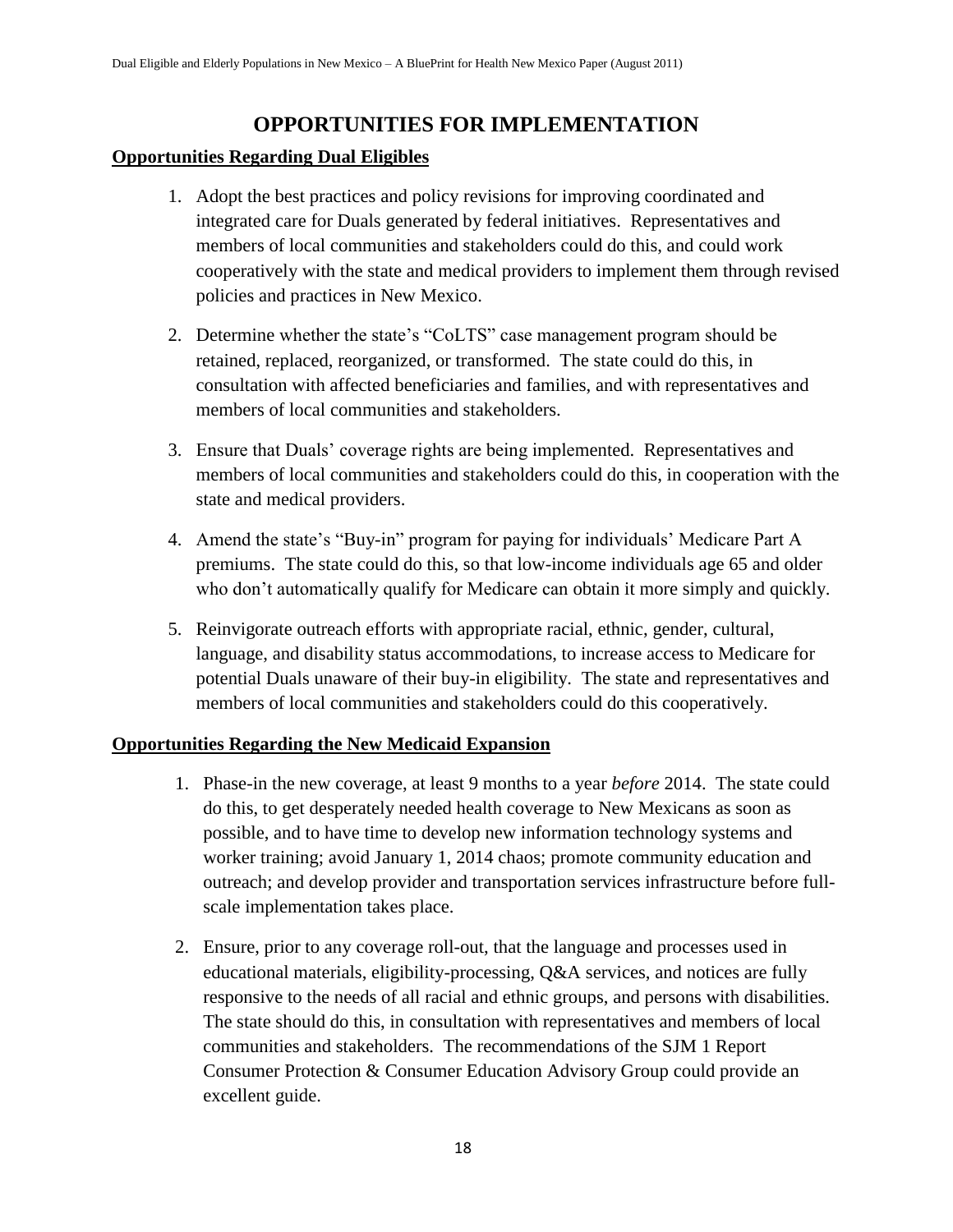#### **Opportunities Regarding Home and Community based Services Expansions**

- 1. Adopt the Community First Choice option. The state could do this, to expand the number of persons who obtain critically needed attendant-based care; promote independent, community-based living; help avert deterioration of individuals' health to the point of their needing institutional care; and increase federal revenue.
- 2. Make the availability of the Money Follows the Person (MFP) benefit more widely known. The state could so this -- in consultation with representatives and members of local communities and stakeholders -- to give members of all New Mexico's diverse communities equal access to it.
- 3. Increase the funding for the Money Follows the Person program substantially. The state could do this, to expand the numbers of persons helped with moving from institutional to community care including persons with disabilities under age 65.
- 4. Adopt one or more targeted  $"1915(i)"$  Medicaid community-based care programs. The state could do this, and could target conditions determined as priorities by representatives and members of local communities and stakeholders.
- 5. Establish additional PACE programs, to provide Dual Eligibles with another option for community-based long term care. The state could do this, in cooperation with interested local organizations and communities and CMS.
- 6. Develop any home and community-based care programs in consultation with representatives and members of affected populations, local communities and stakeholders and include requirements that address racial, ethnic, language, gender, cultural competence, and disability access barriers. The state should do this.
- 7. Coordinate local community education and informational efforts with those of the state "Aging & Disability Resource Center" ("ARDC)." Representatives and members of local communities and stakeholders could do this, and could work cooperatively with the ARDC on ways to make its services more accessible to their racial and ethnic populations and persons with disabilities.
- 8. Conduct community education activities regarding the "CLASS Act" long-term care insurance program when it is launched. Representatives of local communities and stakeholders could do this.

#### **Opportunities Regarding New Service Delivery Models**

1. Adopt Medicaid Health Home services targeting conditions determined by local communities to be the highest priorities in their areas. The state could do this, in consultation with affected populations and representatives and members of local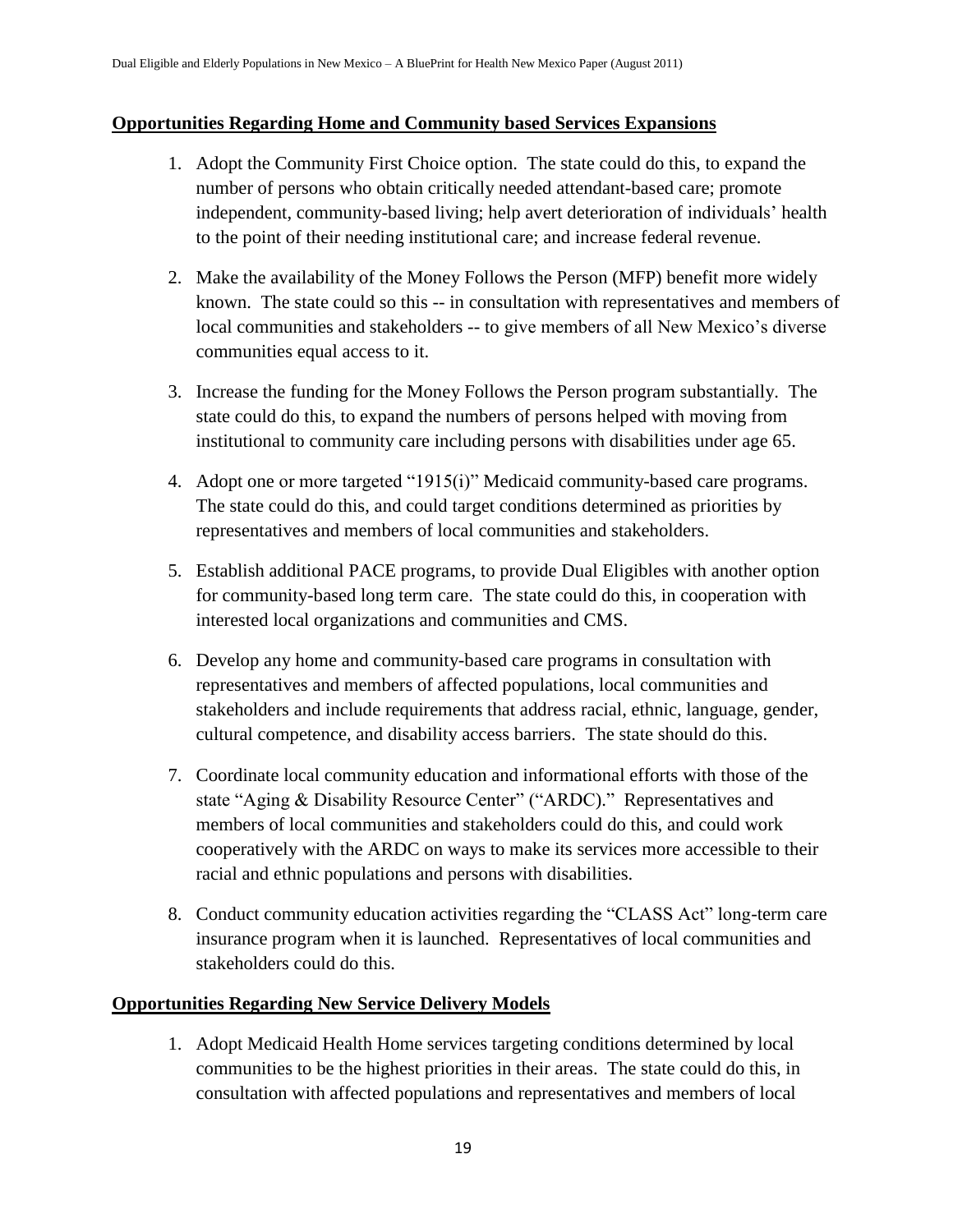communities and stakeholders, who could also support local providers willing to provide the services.

- 2. Establish Section 3502 local, primary care-focused, "entities" that will establish community Health Teams to provide and support primary care services. Indian tribes or tribal organizations could do this, as could other local entities approved by the state. Representatives of other communities and stakeholders could work cooperatively with the state, medical providers, and other organizations to establish such entities.
- 3. Support Tribal organizations and other local entities that choose to adopt the Section 3502 entity/Health Team model. Representatives and members of local communities and stakeholders could do this.
- 4. Ensure that any Health Homes, Medical homes, Accountable Care Organizations or Health Teams that operate in any community adopt requirements that address racial, ethnic, language, gender, cultural competence, and disability access barriers to access and quality care pertinent to that community. The state and the organizations should do this, in consultation with representatives and members of affected local communities and stakeholders
- 5. Support the proposals of Health Homes, Medical Homes, and Accountable Care Organizations that welcome community and stakeholder involvement, and are committed to addressing the access barriers referred to in #4. Representatives and members of local communities and stakeholders could do this.
- 6. Ensure that beneficiaries are fully aware of their relationship to, and rights and responsibilities under, Health Homes, Medical Homes, Accountable Care Organizations, and Health Teams. Representatives of local communities and stakeholders could do this, through education, counseling, and monitoring.

# **Opportunities Regarding Other ACA provisions of Note – Community Education**

1. Conduct community education activities to make consumers better aware of the enhanced preventive care services, future diagnostic equipment disability access requirements, and changes to Medicare Advantage and Prescription Drug Plan rights. Representatives of local communities and stakeholders could do this.

# **Opportunities Regarding Medicaid Redesign**

1. Provide input in the Medicaid Redesign plan process. Representatives and members of local communities and stakeholders could do this, working collaboratively, and could as part of that input use the Opportunities for implementation listed above.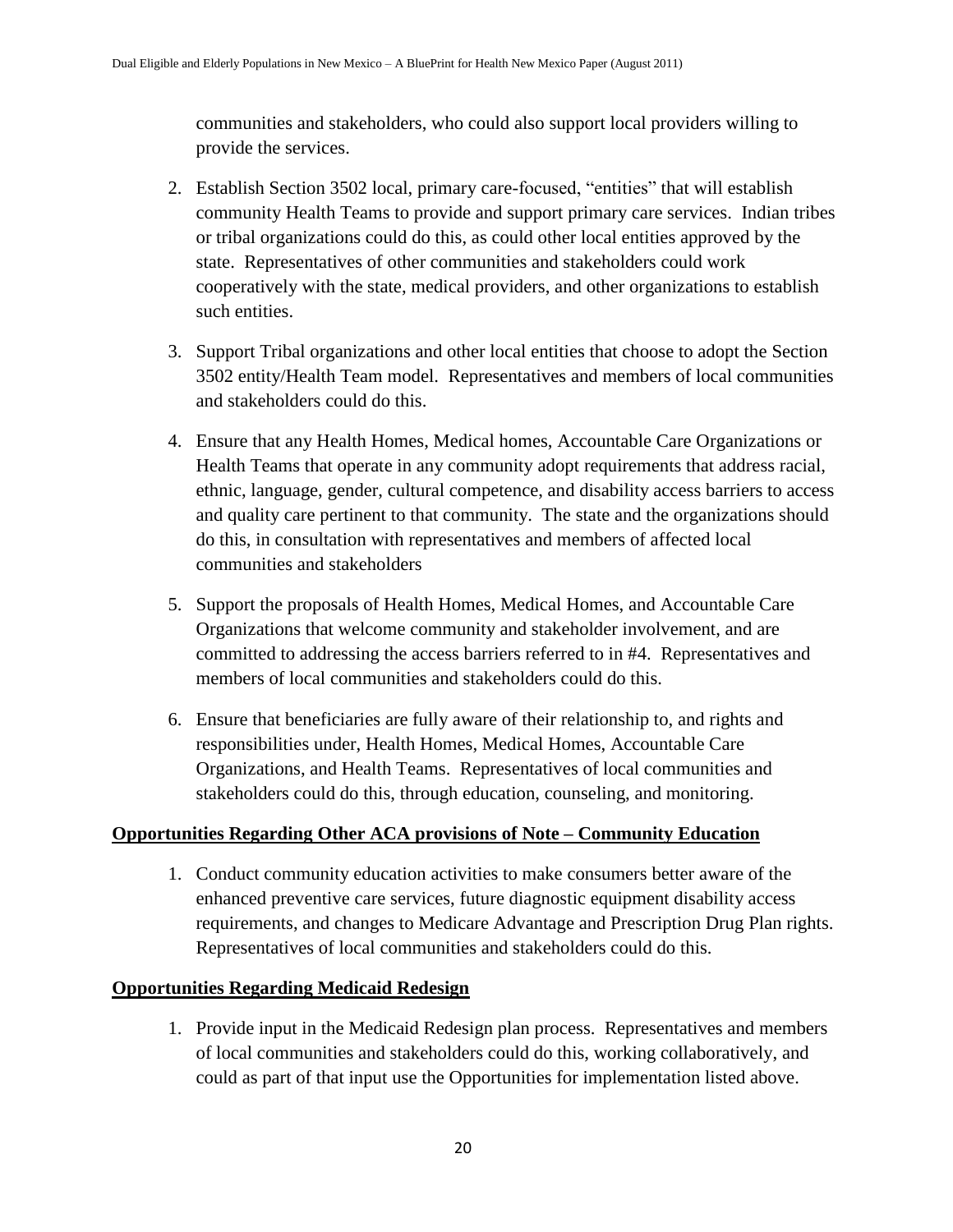# **REFERENCES**

Senate Joint Memorial 1Working Group Report (November 2010) Available on the state Human Services Department web site, [www.hsd.state.nm.us.](http://www.hsd.state.nm.us/)

## **Dual Eligibles**

The QMB Benefit: How to Get It, How to Use It Center for Medicare Advocacy, National Medicare Advocates Alliance, *Issues Brief* #10 (June 2010).

CMS, State Demonstrations toIntegrate Care for Dual Eligible Individuals (December 10, 2010) Informational Bulletin.

Kaiser Family Foundation, statehealthfacts.org (2011).

CMS, Request for Information, Medicare and Medicaid Programs: Opportunities for Alignment Under Medicaid and Medicare*,* 76 *Federal Register 28196* (May 16, 2011).

CMS, Access to Medicare Data to Coordinate Care for Dual Eligibles (May 11, 2011) MMCO-CMCS Informational Bulletin.

CMS, Technical Assistance Resource Center Available to States—Resources Available to All States to Coordinate Care for High-Cost, High Need Beneficiaries CMS Office of Public Affairs (July 8, 2011).

CMS, Financial Models to Support State Efforts to Integrate Care for Medicare-Medicaid Enrollees (July8, 2011) "Dear State Medicaid Director" Letter SMDL# 11-008, ACA# 18.

Prindiville, K. & Burke, G., Ensuring Consumer Protection for Dual Eligibles In Integrated Models National Senior Citizens Law Center "Issue Brief" (July 2011).

Proposed Models to Integrate Medicare and Medicaid Benefits for Dual Eligibles: A Look at the 15 State Design Contracts Funded by CMS

Kaiser Commission on Medicaid and the Uninsured "Policy Brief" (August 2011).

HSD/MAD, CoLTS Program Fact Sheet (February 3, 2011).

Report to the Legislative Finance Committee: Medicaid Coordination of Long-Term Services Programs HSD Program Evaluation (regarding CoLTS) (February 14, 2011).

# **Expanded Medicaid Coverage**

Holahan, J. & Headon, I., Medicaid Coverage and Spending in Health Reform: National and State-By-State Results for Adults at or Below 133% FPL Kaiser Commission on Medicaid and the Uninsured (May 2010).

CMS, New Option for Coverage of Individuals Under Medicaid (April 9, 2010), "Dear State Health Official, Dear State Medicaid Director" Letter, SMDL# 10-005, PPACA# 1.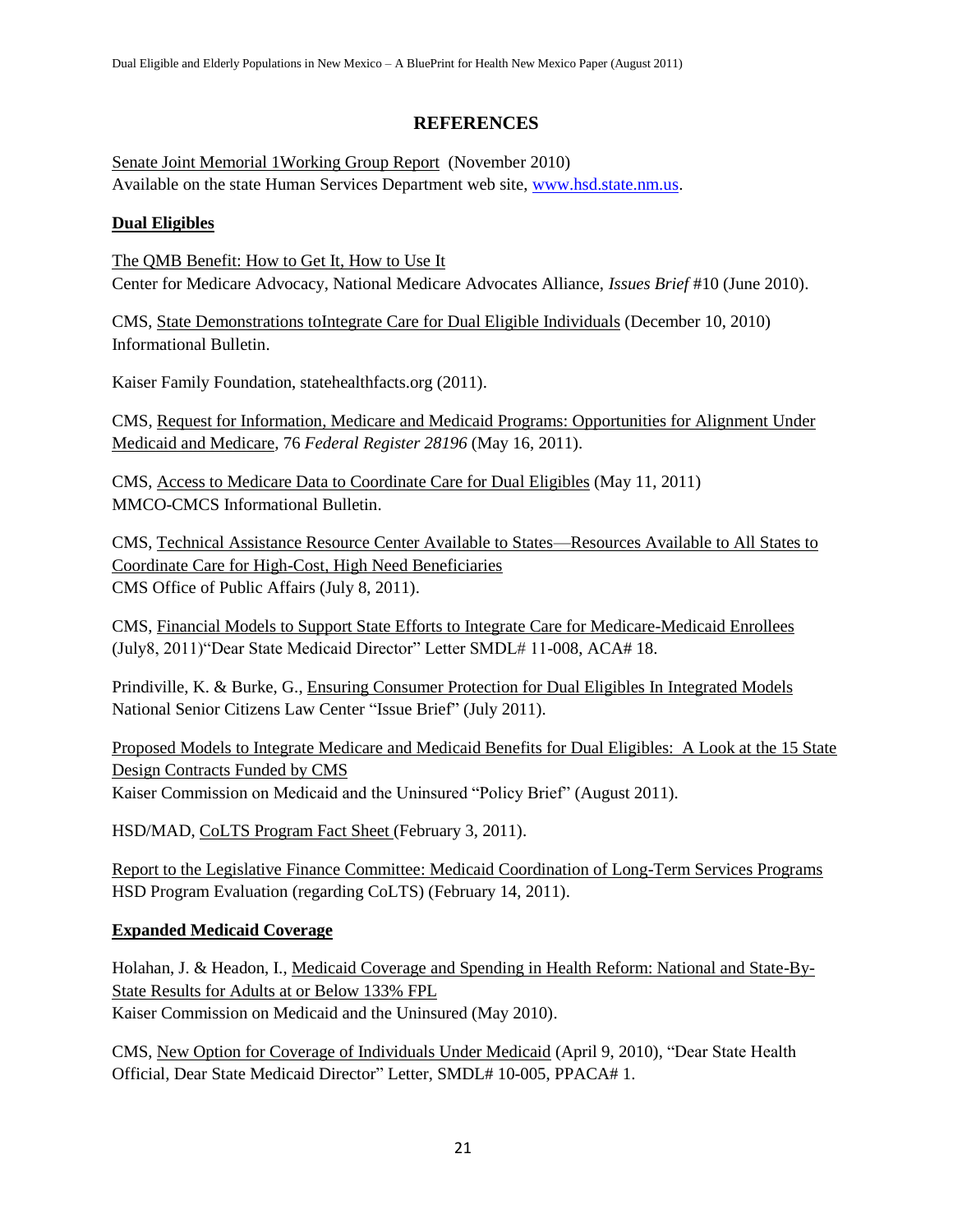CMS, Final Rule, Medicaid Program: State Flexibility for Medicaid Benefit Packages, 75 *Federal Register* 23068 (April 30, 2010) [discussing the requirement for transportation services, at pp. 23092-96].

U.S. Department of Justice, Civil Rights Division, Accessibility of State and Local Government Websites to People With Disabilities (June 2003).

LaCheen, C., The Closed Digital Door: State Public Benefits Agencies' Failure to Make Websites Accessible to People with Disabilities and Usable for Everyone National Center for Law and Economic Justice (June 22, 2010).

#### **Home and Community Based Services**

The Medicaid Long-Term Services and Supports Provisions in the Health Care Reform Law National Senior Citizens Law Center (April 2010).

CMS, Improving Access to Home and Community-Based Services (August 6, 2010) ―Dear State Medicaid Director‖ Letter, SMDL# 10-013, ACA# 4.

CMS, Proposed rule (regarding the Community First Choice option), 76 *Federal Register 10736*  (February 25, 2011).

# **Health Homes and Medical Homes**

CMS, Health Homes for Enrollees With Chronic Conditions (November 16, 2010), "Dear State Medicaid Director, Dear State Health Official" Letter, SMDL# 10-024, ACA# 12.

Davis, K., Schoenbaum, S., & Audet, Anne-Marie J., A 2020 Vision of Patient-Centered Primary Care The Commonwealth Fund (October 14, 2005)

The Patient-Centered Medical Home--History, Seven Core Features, Evidence & Transformational Change

Robert Graham Center (2007)

Cassidy, A., Patient-Centered Medical Homes *Health Affairs* Health Policy Brief (September 14, 2010)

Berenson, R., Devers, K., & Burton, R., Will the Patient-Centered Medical Home Transform the Delivery of Health Care? Urban Institute (August 2011)

# **Medicaid Redesign**

Alicia Smith & Associates, LLC (April 14, 2011) Response to RFP No. 11-630-8000-005 New Mexico Medicaid Redesign

Ferber, J. & Frost, J., Expanding Medicaid Managed Care to People With Disabilities and Seniors Would Be Risky and Unwise, Legal Services of Eastern Missouri (August 2010)